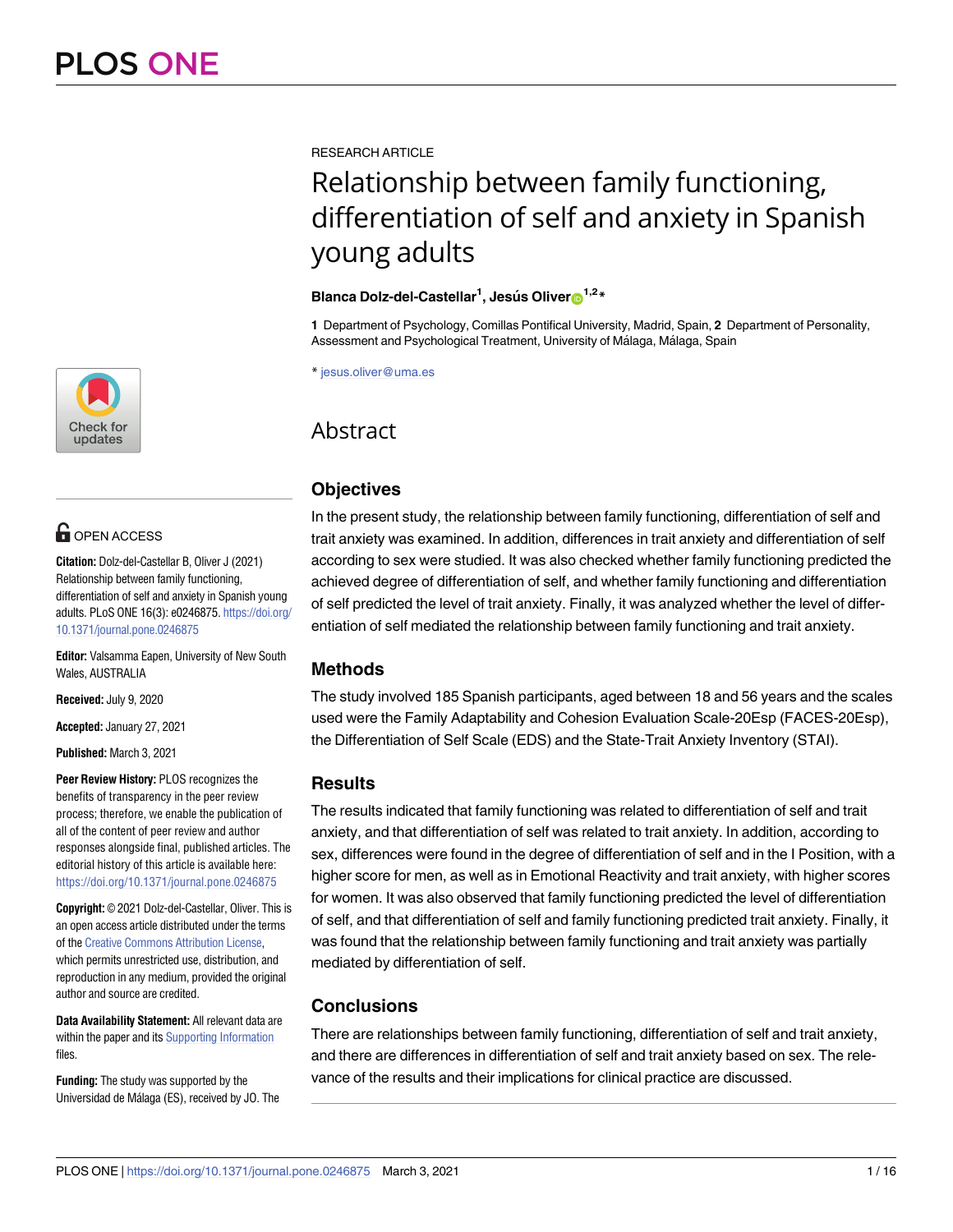<span id="page-1-0"></span>funders had no role in study design, data collection and analysis, decision to publish, or preparation of the manuscript.

**Competing interests:** The authors have declared that no competing interests exist.

# **Family functioning**

The Circumplex Model [[1\]](#page-12-0) describes the family functioning through three dimensions that have been considered of great relevance by different family theoretical models and family therapy approaches: Cohesion, Adaptability and Communication [\[2\]](#page-12-0).

Cohesion refers to the emotional bond that the members of a family system have with each other [[1,3\]](#page-12-0). Adaptability is defined as the ability of a system to change its power structure, the roles and the relationship rules in response to a specific stressor or to changes that occur due to the system development [[3\]](#page-12-0). Communication is a facilitating dimension, that promotes that systems move between the other two dimensions [[3](#page-12-0)].

The dimensions of Cohesion and Adaptability are curvilinear, that is, the ends of both dimensions are dysfunctional, while the central positions are considered related to an adequate functioning [[1,4](#page-12-0)]. However, the different versions of the Family Adaptability and Cohesion Evaluation Scale, except version IV, evaluate them in a linear way. That is, the greater family cohesion and adaptability, the better family functioning.

Different studies have shown that the adequate family dynamics in the family of origin decreases the likelihood of future behavior problems in children [[5](#page-12-0),[6](#page-13-0)]. Likewise, it has been found that family patterns, especially those related to the regulation of distance between members of the system, have a significant impact on trait anxiety in children [\[7,8\]](#page-13-0). In this way, it has been found that higher levels of cohesion and lower levels of adaptability (rigidity) in the family are associated with higher levels of social anxiety in children [\[9](#page-13-0)] and lower levels of psychological flexibility and self-compassion [\[10\]](#page-13-0).

In a research study with English young people, Manzi et al. [\[11\]](#page-13-0) found that the family fusion (enmeshment), which means very high levels of Cohesion where the boundaries between family members are diffuse, and rigid with the outside, was associated with more anxious and depressive symptoms. Sawyer et al. [\[12\]](#page-13-0) conducted a study with African-American adults, in which they found that greater family dysfunction in childhood was associated with more symptoms of anxiety and depression in adulthood.

On the other hand, in the study previously mentioned, Manzi, et al. [[11](#page-13-0)] found that an adequate family cohesion was positively associated with life satisfaction and negatively associated with depressive and anxious symptoms. In the same way, Guassi et al. [\[13\]](#page-13-0) found that those young people who indicated higher levels of family cohesion (measured in a linear manner) during the transition to university, had lower levels of depressive symptoms.

Likewise, Uruk et al. [[14](#page-13-0)] found that family functioning (Adaptability and Cohesion) was positively associated with psychological wellbeing. Davenport et al. [\[15\]](#page-13-0) also observed that close and flexible family relationships were related to a lower perception of stress in African-American adults. In addition, Alavi et al. [[16](#page-13-0)] pointed out that higher scores in Adaptability and Cohesion are positively related to higher levels of emotional intelligence in young people.

In line with Bowen's theory, Johnson et al. [\[17\]](#page-13-0) found that family functioning affected the levels of differentiation of young adults from families with divorced parents. That is, not only the divorce was negatively related to the differentiation of self, but family cohesion seemed to reduce Emotional Reactivity, while family conflict seems to affect the level of differentiation, increasing Emotional Reactivity and Emotional Cutoff and decreasing I Position. Likewise, Chung and Gale [[18](#page-13-0)] found that family functioning was positively related to differentiation of self, in such a way that the greater the degree of perception of family functioning as healthy, the greater the degree of differentiation.

In summary, both theory and research suggest that experiences lived in the family have a central role in the adjustment and emotional development of young adults [[19,20\]](#page-13-0).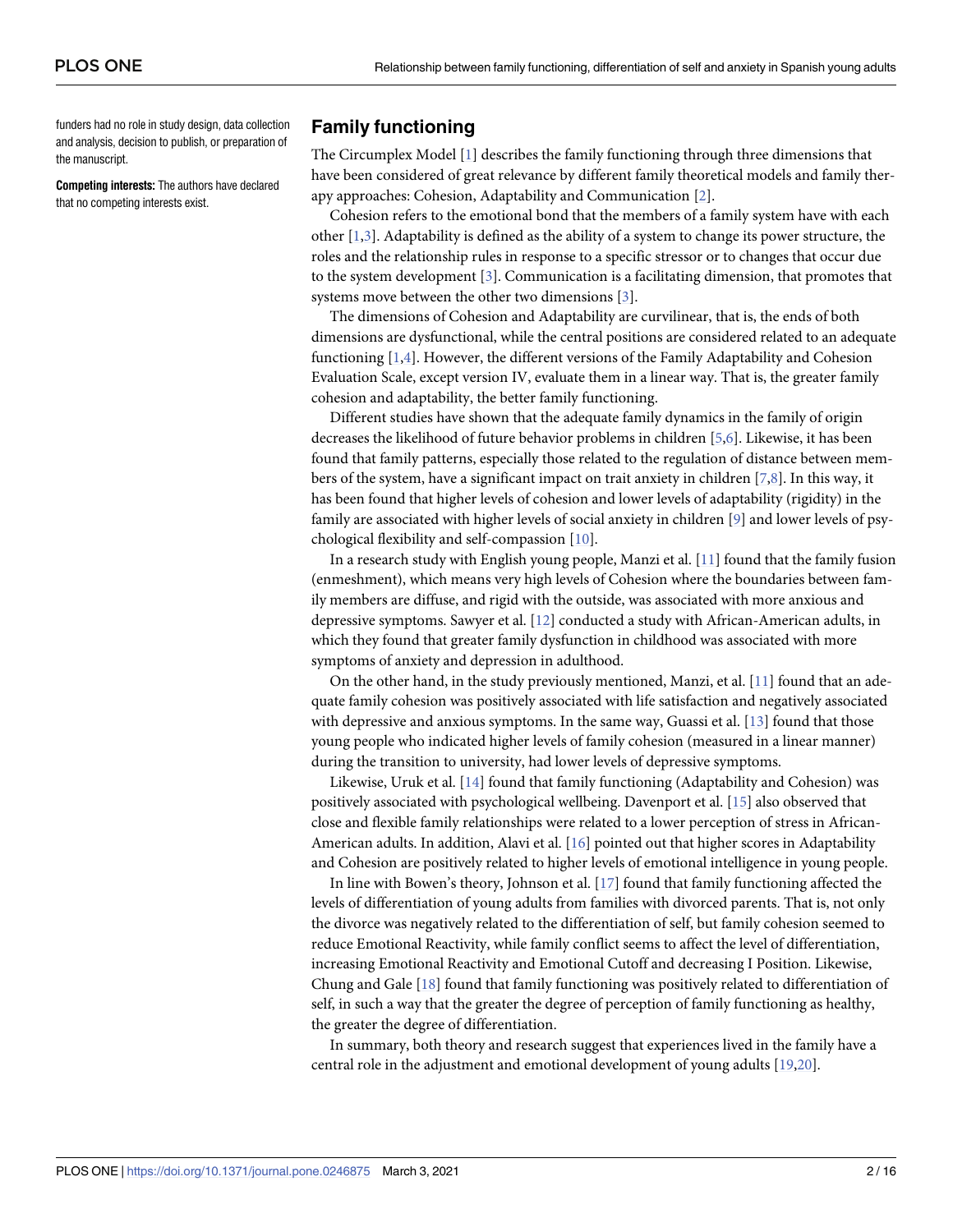# <span id="page-2-0"></span>**Differentiation of self**

Differentiation of self is defined as the ability to maintain the balance between emotional and intellectual functioning and between the degree of intimacy and autonomy in the relationships [\[21,22\]](#page-13-0). At the intrapsychic level, differentiation of self consists of the ability to distinguish between intellectual processes and emotional processes, that is, it is the ability to distinguish thoughts from feelings and to be able to choose to act in accordance with ones or the others [\[22,23\]](#page-13-0). At the interpersonal level, differentiation of self refers to the ability of an individual to establish intimate relationships with others while being able to maintain his autonomy [\[22\]](#page-13-0).

People who have lower levels of differentiation of self in the intrapsychic component find it more difficult to remain calm before the emotionality of [\[7\]](#page-13-0) and are less able to modulate their emotional activation [[24](#page-13-0)], what hinders their capacity to assess reality in a more balanced way and to reflect on it, to deal more adequately with life stressors and to tolerate ambiguity and uncertainty [[25](#page-13-0)]. Those people who present lower levels of differentiation in the interpersonal component tend to fusion with others, to be dominant with others or to distance themselves emotionally, through the emotional cutoff, as a response to stress or a way to handle it [\[23,26](#page-13-0)].

Theoretically, differentiation of self is composed of five dimensions: Emotional Reactivity, I Position, Fusion with Others, Emotional Cutoff [\[22\]](#page-13-0) and Dominance over the Others [\[26\]](#page-13-0).

Emotional Reactivity is the inability to remain calm in the presence of significant people who are emotionally activated and the tendency to respond through an automatic emotional response to environmental stimuli [\[22\]](#page-13-0). I Position has been defined as the ability to maintain a clear sense of self, as well as one's own convictions and beliefs against significant others when one is pressed to do otherwise [[22](#page-13-0)]. Fusion with Others is defined as the tendency to seek union with significant others and the approval and acceptance of others above all [[22](#page-13-0)]. Emotional Cutoff is the tendency to isolate oneself, to maintain independence with others and to cut off relationships with significant others, in a rigid manner, as a way of managing tension and intimate relationships [\[22](#page-13-0)]. Finally, Dominance over the Others, refers to a low capacity to tolerate differences with others and a propensity to pressure others to conform to the own ideas or interests, entering power struggles or becoming inflexible or dogmatic [\[26\]](#page-13-0).

Bowen postulated that the level of differentiation of self in each individual develops during childhood, is consolidated throughout adolescence and remains relatively stable for the rest of the individual's lifetime, although some later life experiences, or a structured effort to increase it can generate changes on the differentiation level [\[21\]](#page-13-0).

The degree of differentiation of self that individuals achieve is strongly related to their parent's level of differentiation. Through a process that the author called "family projection", parents transmit to their children their anxiety, their ability to distinguish the emotional and intellectual system, their ability to interact without losing their autonomy and, ultimately, their level of differentiation. As parents tend to project more in some children than others, differences between children in their level of differentiation usually occur [[21](#page-13-0)].

Bowen hypothesized that, although the level of differentiation of self a person reaches has no direct relationship with the presence or absence of symptoms, the most differentiated people tend to experience lower levels of chronic situational anxiety, fewer physical and psychological symptoms, and less social problems than individuals who are less differentiated, especially during particularly stressful periods [\[21\]](#page-13-0).

Several investigations have pointed out that lower levels of differentiation are associated with higher levels of chronic anxiety, higher levels of psychological suffering [\[22,27](#page-13-0)], lower levels of marital satisfaction [\[22,28](#page-13-0)], higher levels of social anxiety [\[29,30](#page-14-0)] and more physiological [\[29,31\]](#page-14-0) and psychological symptoms [[22,27,](#page-13-0)[31\]](#page-14-0). Higher levels of differentiation have been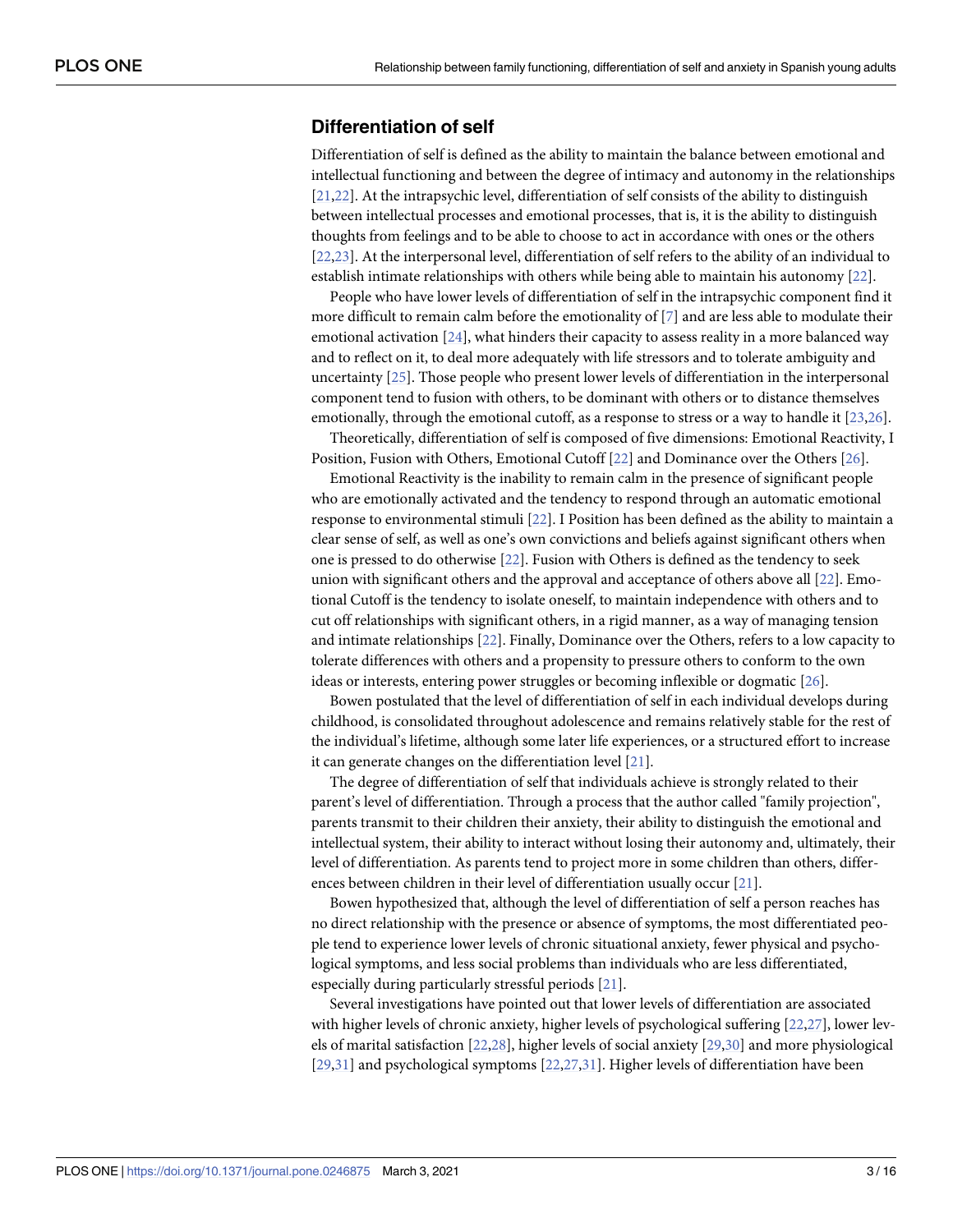<span id="page-3-0"></span>found related to greater psychological and relational well-being [\[32\]](#page-14-0), lower symptomatology and social anxiety [\[29,33\]](#page-14-0) and better coping [[24](#page-13-0),[33](#page-14-0)].

Chung and Gale [[34](#page-14-0)], meanwhile, found that differentiation of self in both Korean and American young adults was related to psychological well-being. Specifically, they found that lower levels of Emotional Cutoff and greater ability to take an I Position were related to higher levels of self-esteem and lower levels of depression. In a similar way, Jenkins et al. [\[35\]](#page-14-0) found that people with greater Emotional Reactivity trust less in their own abilities and have a less stable identity, while being able to adopt an I Position is essential for a good psychosocial development in young adults.

Other authors [[36](#page-14-0)], in a research carried out with Korean population, found that people with higher levels of differentiation, referred to have healthier family functioning, greater family satisfaction and more positive family communication. More specifically, they found that I Position had a significant effect on the balanced levels of Cohesion and Adaptability and that those with lower levels of Emotional Cutoff had more balanced levels of Cohesion [[36](#page-14-0)]. These same authors [\[37\]](#page-14-0), in a study carried out with South Koreans living in South Korea, South Koreans living in the United States and white Americans living in the United States, also found that higher levels of differentiation of self were significantly related to a healthier family functioning, better family communication and greater family satisfaction in the three groups.

## **Anxiety**

Anxiety can be defined as the response of the organism to a threat, real or imagined [\[21](#page-13-0)]. The different alterations that occur in the individual due to anxiety can be of three types: physiological, cognitive and motor [\[38](#page-14-0)]. The responses of anxiety have an important adaptive function for the organism; however, if these reactions occur too intensely or at times when they are not necessary, this capacity for adaption may be impaired [\[21](#page-13-0)[,39\]](#page-14-0) and generate great discomfort. According to Spielberger et al., [[40\]](#page-14-0), there are two main types of anxiety: trait anxiety and state anxiety. The first refers to the relatively stable tendency of an individual to consider or perceive a wide variety of stimuli as dangerous or threatening, while the second refers to a state of transitory or punctual emotional activation that varies its intensity or changes over time or depending on the stimuli.

In the scientific literature, the context, especially the family, has been pointed as an important indicator of psychological adjustment and emotional well-being in young students [\[41\]](#page-14-0). Specifically, anxiety is one of the variables that has been most associated in research with family dysfunction [\[42\]](#page-14-0).

Several studies have found anxiety is negatively related to academic performance [\[43\]](#page-14-0), selfesteem [\[39\]](#page-14-0), substance abuse [[44](#page-14-0)], and positively related to physical, social, functional and emotional well-being [[45](#page-14-0)].

In line with Bowen's theory, some investigations have found that differentiation of self is also related to trait anxiety [[22](#page-13-0),[29,30,46,47](#page-14-0)].

As we have seen, a large number of studies points out the relationship between family functioning and various psychological variables, and the importance they have in the development of the individual. However, little attention has been paid to the relationship between family functioning and differentiation of self, both in international and, above all, in Spain, despite the importance given to these constructs and the repercussions they have in the clinical field. Furthermore, the study of family functioning, differentiation of self and trait anxiety in Spain may be very interesting, because families are more collectivistic and prioritize the mutual support and interdependence [\[46,48](#page-14-0)]. For these reasons, we consider it relevant to carry out an investigation in Spain, in which the empirical relationship between these theoretically related variables is studied.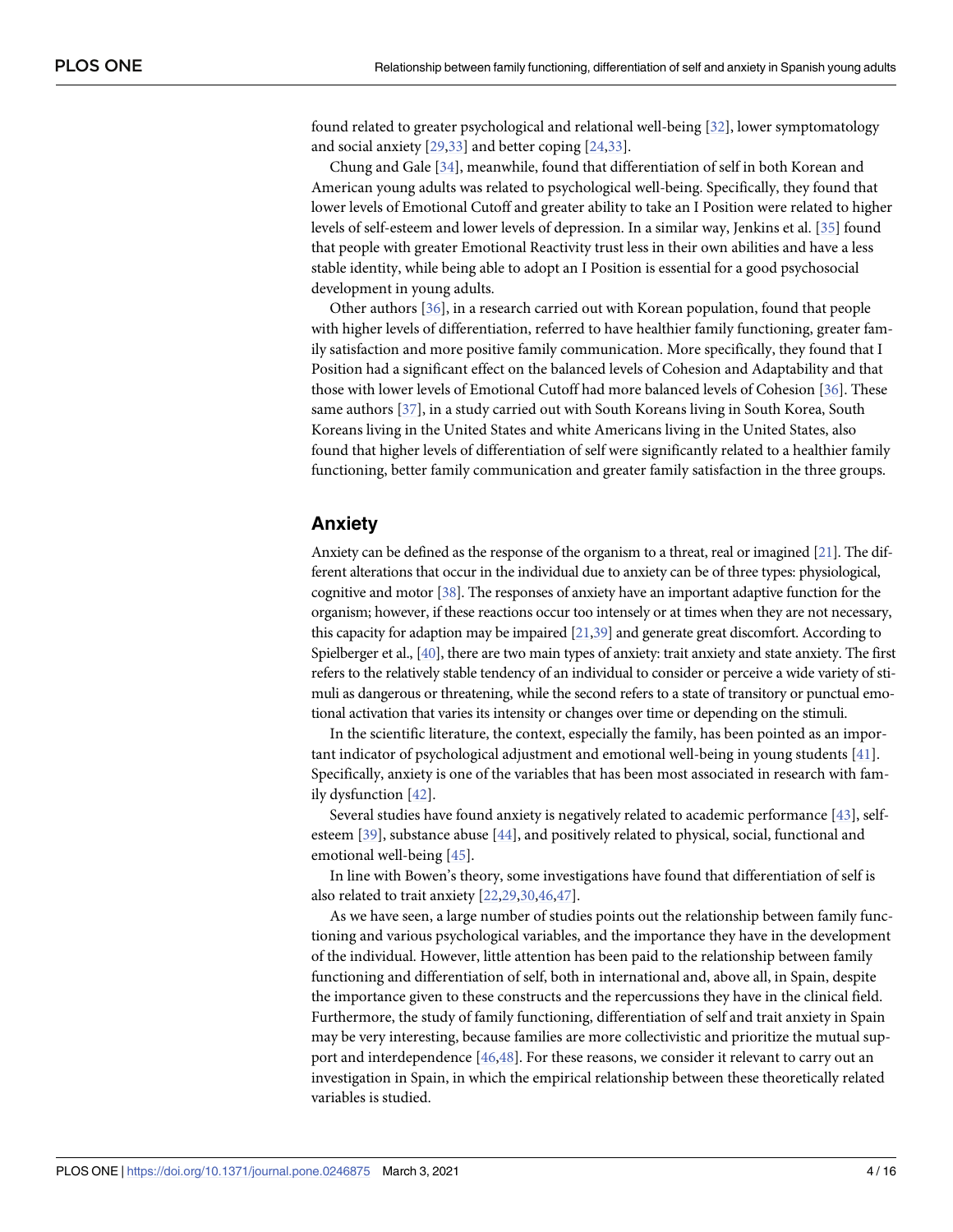The objectives of this study are: a) to explore the relationship between family functioning, differentiation of self, and trait anxiety in a Spanish sample; b) to observe if there are differences in differentiation of self and anxiety based on sex; c) to check whether family functioning and differentiation of self predict anxiety; d) to test whether family functioning and differentiation of self predict anxiety; and e) to analyze if the relation between family functioning and anxiety is mediated by differentiation of self.

# **Method**

#### **Research ethics statement**

The Ethics Committee of the Comillas Pontifical University of Madrid approved the study. The data collection was done through an online questionnaire, made in Google Forms and sent through different platforms. This included a presentation with the name of the researchers, the purpose of the study, the commitment of confidentiality, the instructions and the gratitude for the participation. Before filling in the questionnaire, the participants had to give their written consent.

## **Sample**

The sample was collected through a non-probabilistic sampling of convenience. The subjects were Spanish students of the Universidad Pontificia Comillas, who were asked to participate in the study. In addition, a snowball procedure was used, requesting participants to propose other acquaintances to participate in the study as well.

In the present study 208 subjects participated, of which 23 were eliminated since they did not meet any of the inclusion criteria: being of legal age (18 or older), not having a family of their own and living with their family of origin at the time of the study.

Of the 185 subjects that made up the final sample, 123 were women (66.5%) and 62 men (33.5%). Their ages were between 18 and 56 years old  $(M = 22.08, SD = 3.78)$ . Of the total sample, 20% have postgraduate studies, 59.5% university studies, 6.5% studies in Vocational Training and 14% High School Senior year. 83.8% of the total sample lives in a two-parent family, 11.9% in a single-parent family and 4.3% in a reconstituted family. Of those who live in a single-parent or a reconstituted family, 46.7% do it due to the divorce of the parents and 30% to the death of one of the parents.

#### **Instruments**

**a) Sociodemographic questionnaire.** An ad hoc questionnaire was designed to assess various sociodemographic variables such as age, sex, marital status, educational level, family typology, divorce or death of one of the parents, current coexistence with the family of origin, existence of own children, and reception or not of psychotherapy at some time.

**b) Differentiation of Self Scale.** The Differentiation of Self Scale (DSS; in Spanish, Escala de Diferenciación del Self, EDS), developed by Oliver and Berástegui [\[26\]](#page-13-0), is an instrument that assesses the Differentiation of Self, both the intrapsychic and interpersonal dimensions. The scale consists of 74 items that are answered by a Likert-type scale with six response options, ranging from 1 (strongly disagree) to 6 (strongly agree) and grouped into five subscales: Emotional Reactivity (ER; 12 items), Emotional Cutoff (EC; 21items), Fusion with Others (FO; 14 items), Dominance over the Others (DO; 14items) and I Position (IP; 13items). The total score of the scale and subscales range between 1 and 6. The relationships between the subscales FO, DO, ER and EC and the total scale of differentiation are inverse, while the relationship between the subscale IP and the total scale is direct.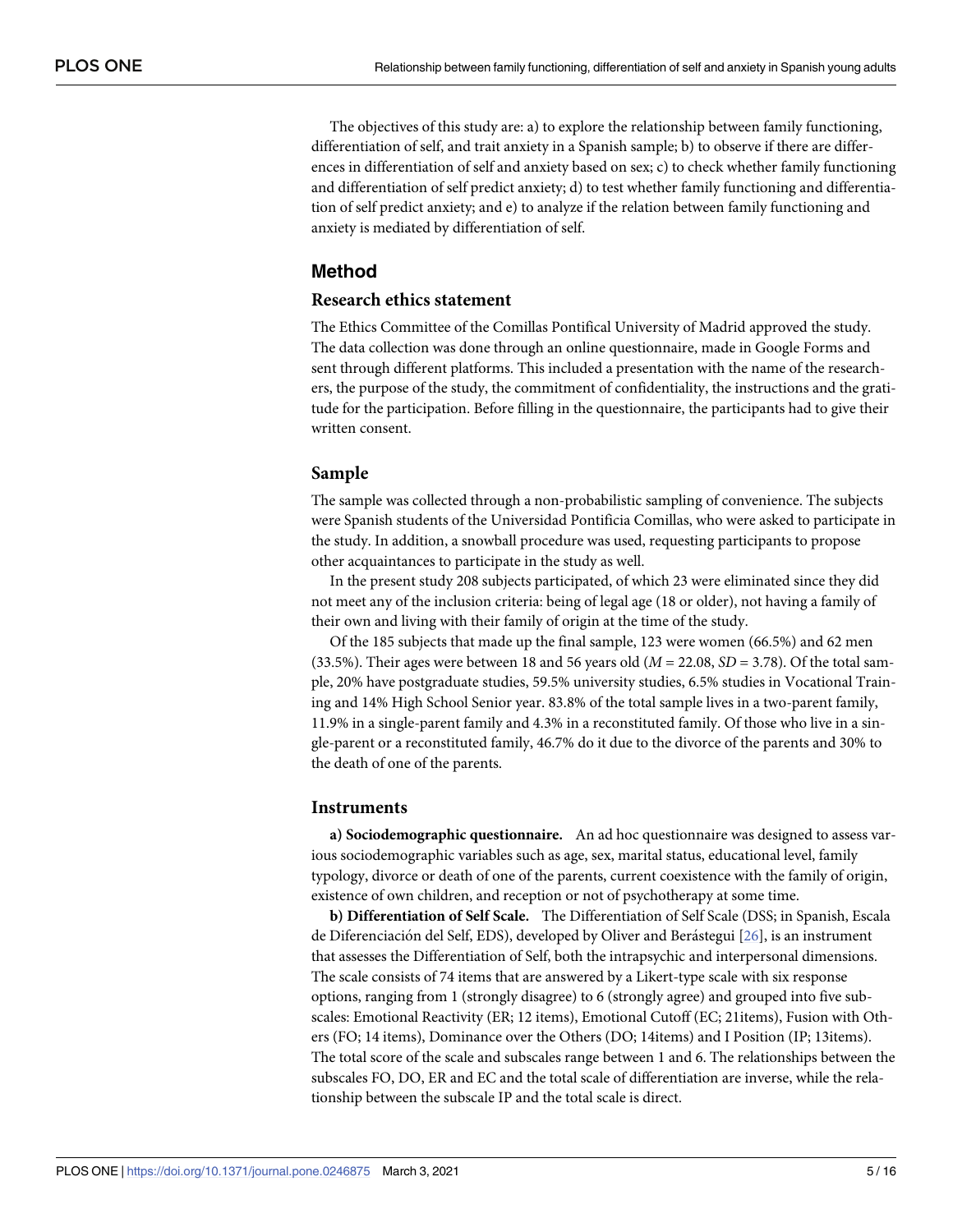<span id="page-5-0"></span>This instrument presents high internal consistency indices (Cronbach's alpha), both for the total scale (total DSS = .93) and for the different subscales ( $ER = .89$ ;  $IP = .86$ ;  $FO = .90$ ;  $DO =$ .89; EC = .90). With respect to the construct validity, the exploratory factor analysis showed a structure of five factors, which explained 45% of the variance, as established by the authors. Regarding other validity evidences, significant relationships were found between differentiation of self and its dimensions with different theoretically related variables such as family satisfaction, emotional maturity, degree of general well-being and the usual level of anxiety. In the present study, good internal consistency indices were also obtained, both for the full scale, which obtained a Cronbach's alpha of .86, and for the subscales ( $ER = .88$ ;  $IP = .82$ ;  $FO = .86$ ;  $DO = .86$ ;  $EC = .88$ ).

**c) Family Adaptability and Cohesion Evaluation Scale-20Esp.** This instrument is a Spanish adaptation of the Family Adaptability and Cohesion Evaluation Scale II (FACES II) [\[49\]](#page-14-0), carried out by Martinez-Pampliega et al. [\[4](#page-12-0)], that assesses family functioning. The FACES-20Esp is composed of 20 items, with a Likert-type scale with scores ranging from 1 (never or almost never) to 5 (almost always). The items are grouped into two subscales, of ten items each, which measure two dimensions of family functioning: adaptability and cohesion [\[1,3](#page-12-0)]. Although the Circumplex Model considers these two dimensions as curvilinear, this questionnaire measures them linearly.

This instrument has obtained high internal consistency indices (Cronbach's alpha): .89 in Cohesion and .87 in Adaptability. The construct validity was supported by a confirmatory factor analysis that indicated the bidimensional structure established by the authors. Regarding other validity evidences, it was found that this scale was congruently associated with other instruments that measure related constructs, such as the Family Environment Scale. In the present study, high internal consistency indices were obtained (Cronbach's alpha): Cohesion = .92, and Adaptability = .91.

**d) State-Trait Anxiety Inventory.** The State-Trait Anxiety Inventory (STAI), developed by Spielberger et al. [\[50](#page-14-0)], has been adapted to Spanish by Seisdedos [[51\]](#page-14-0). This questionnaire is composed of two scales that measure two different constructs: Trait Anxiety (T/A) and State Anxiety (S/A). Each of the scales is composed of 20 items that are answered with a Likert-type scale ranging from 0 (nothing) to 3 (a lot) for the S/A scale, and from 0 (almost never) to 3 (almost always) for the T/A scale. The total score of each scale, which can oscillate between values from 0 to 60, is obtained by adding the values of the different items that make it up, in such a way that the highest scores correspond to higher levels of anxiety [\[52](#page-15-0)].

The psychometric properties of this instrument are adequate. In the validation studies showed an internal consistency (Cronbach's alpha) between .83 and .92. In addition, it presented evidence of concurrent validity by relating the STAI measure to that of other questionnaires that also measure anxiety [\[51\]](#page-14-0): the Affect Adjectives Check List (AACL) [\[53\]](#page-15-0), the Institute of Personality and Ability Testing-Anxiety Scale (IPAT-AS) [\[54\]](#page-15-0), and the Taylor's Manifest Anxiety Scale [[55](#page-15-0)]. In the present study, only the trait anxiety scale was used, with which a Cronbach's alpha of .91 was obtained.

#### **Procedure**

The data collection was done through an online questionnaire, made in Google Forms and sent through different platforms. This included a presentation with the name of the researchers, the purpose of the study, the commitment of confidentiality, the instructions and the gratitude for the participation. Data from people who met all the inclusion criteria were entered into the SPSS-21 and subjected to pertinent statistical tests.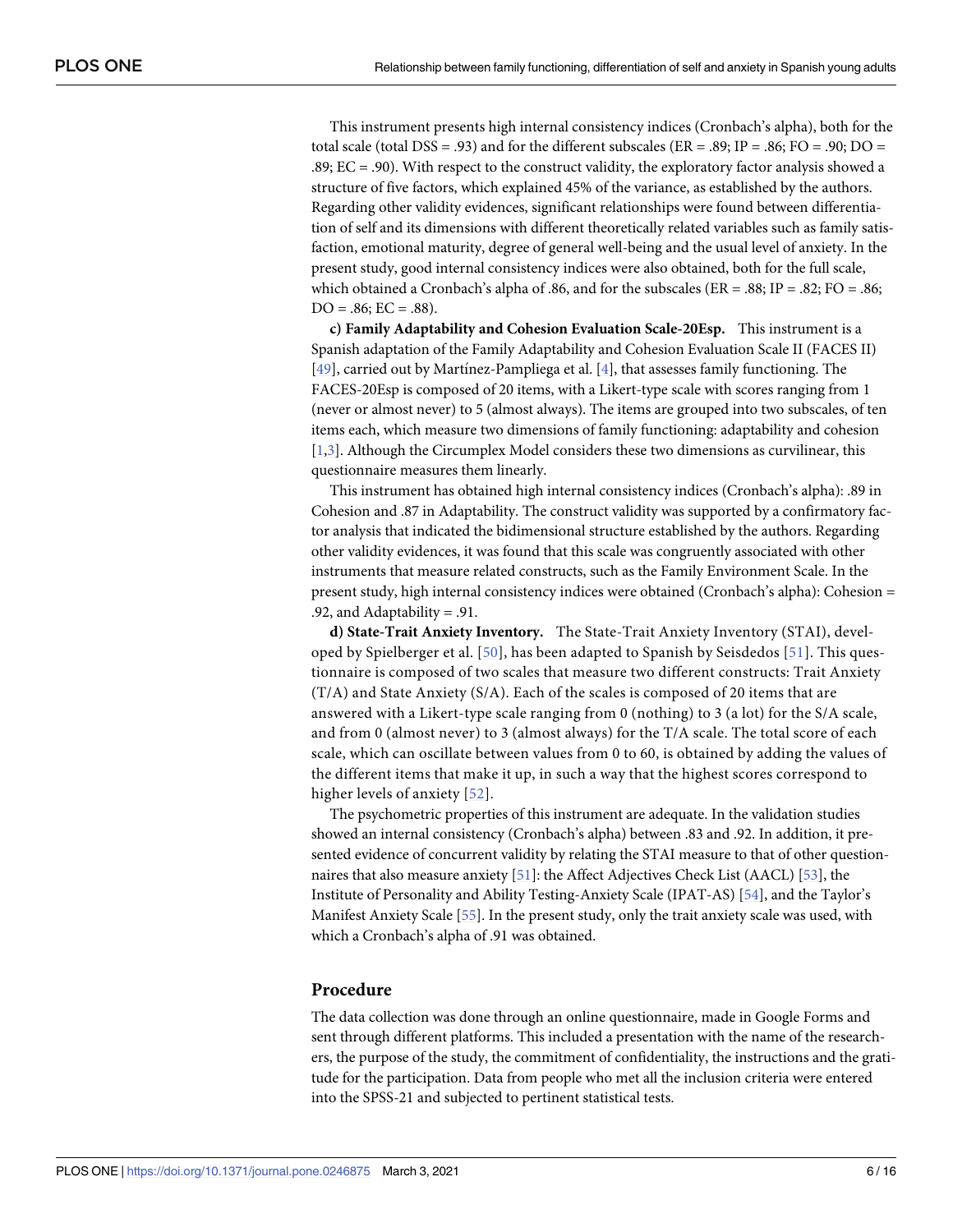#### <span id="page-6-0"></span>**Data analysis**

A series of statistical analysis were carried out to meet the objectives of the study. To determine the appropriate statistical test in each case, the assumptions for each of the tests were checked. The Pearson´s r tests were used to analyze the relationships between the variables of the study. The Student´s t tests for independent samples were carried out to analyze differences of means in differentiation of self and anxiety based on sex. After checking the pertinent assumptions, a simple linear regression was performed to check if family functioning predicts the level of differentiation, and a multiple linear regression was conducted to explore if family functioning and differentiation of self predict anxiety. Also, a partial correlation analysis was carried to test the effect of the differentiation of self on the relationship between the family functioning and anxiety.

Finally, to check if the differentiation of self mediates the effect of family functioning on trait anxiety, a mediation analysis was performed using a bootstrapping procedure [\[56\]](#page-15-0) with the macro PROCESS version 3 for SPSS [[57](#page-15-0)]. The parameter estimates were based on 5000 bootstrap samples. The mediational model 4 was used, in which family functioning was considered as an independent variable, differentiation of self as a mediating variable and trait anxiety as a dependent variable. Confidence interval for the indirect effect was analyzed, and it was considered that if the interval did not include zero it would indicate a statistically significant indirect effect with  $p < .05$  [\[58\]](#page-15-0).

# **Results**

First, several Pearson's correlation tests were applied in order to contrast the relationship between family functioning and differentiation of self, family functioning and trait anxiety, and differentiation of self and trait anxiety was examined.

As can be seen in Table 1, the results showed moderate significant relationships between family functioning and DSS ( $r$  = .43,  $p$  < .001,  $r^2$  = .19) and adaptability and DSS ( $r$  = .43,  $p$  < .001,  $r^2$  = .19), and cohesion and DSS ( $r$  = .39,  $p$  < .001,  $r^2$  = .15). In addition, significant relationships were found between the dimensions of the family functioning and the dimensions of the differentiation of self. Specifically, adaptability was moderately and negatively related to EC ( $r = -0.50$ ,  $p < 0.001$ ,  $r^2 = 0.25$ ) and slightly related to FO ( $r = -0.19$ ,  $p = 0.009$ ,  $r^2 = 0.04$ ), IP ( $r = 0.001$ .22,  $p = .002$ ,  $r^2 = .05$ ) and ER ( $r = -.27$ ,  $p < .001$ ,  $r^2 = .07$ ). It was also observed that cohesion was moderately associated with EC ( $r =$  -.52,  $p < .001$ ,  $r<sup>2</sup> = .27$ ) and slightly related to IP ( $r =$ .21,  $p = .005$ ,  $r^2 = .04$ ) and ER ( $r = -.20$ ,  $p = .006$ ,  $r^2 = .04$ ).

|  | Table 1. Matrix correlations between family functioning, differentiation of self and trait anxiety. |  |  |  |  |  |
|--|-----------------------------------------------------------------------------------------------------|--|--|--|--|--|
|--|-----------------------------------------------------------------------------------------------------|--|--|--|--|--|

|            | <b>Family functioning</b> | Adaptability | Cohesion | T/A       |
|------------|---------------------------|--------------|----------|-----------|
| <b>DSS</b> | $.43***$                  | $.43***$     | $.39**$  | $-.69**$  |
| ER         | $-.25***$                 | $-.27***$    | $-.20**$ | $.67***$  |
| IP         | $.23**$                   | $.22**$      | $.20**$  | $-.36***$ |
| FO         | $-.17*$                   | $-.19***$    | $-.12$   | $.33***$  |
| DO         | $-.14$                    | $-.12$       | $-.14$   | .12       |
| EC         | $-54**$                   | $-.50**$     | $-.52**$ | $.55***$  |
| T/A        | $-44***$                  | $-.41***$    | $-42**$  |           |

*Note*. DSS = Differentiation of Self Scale; ER = Emotional Reactivity; IP = I Position; FO = Fusion with Others; DO = Dominance over the Others; EC = Emotional Cutoff; T/A = Trait Anxiety.

 $^{*}p < .05$ 

 $*^*p < .01$ 

<https://doi.org/10.1371/journal.pone.0246875.t001>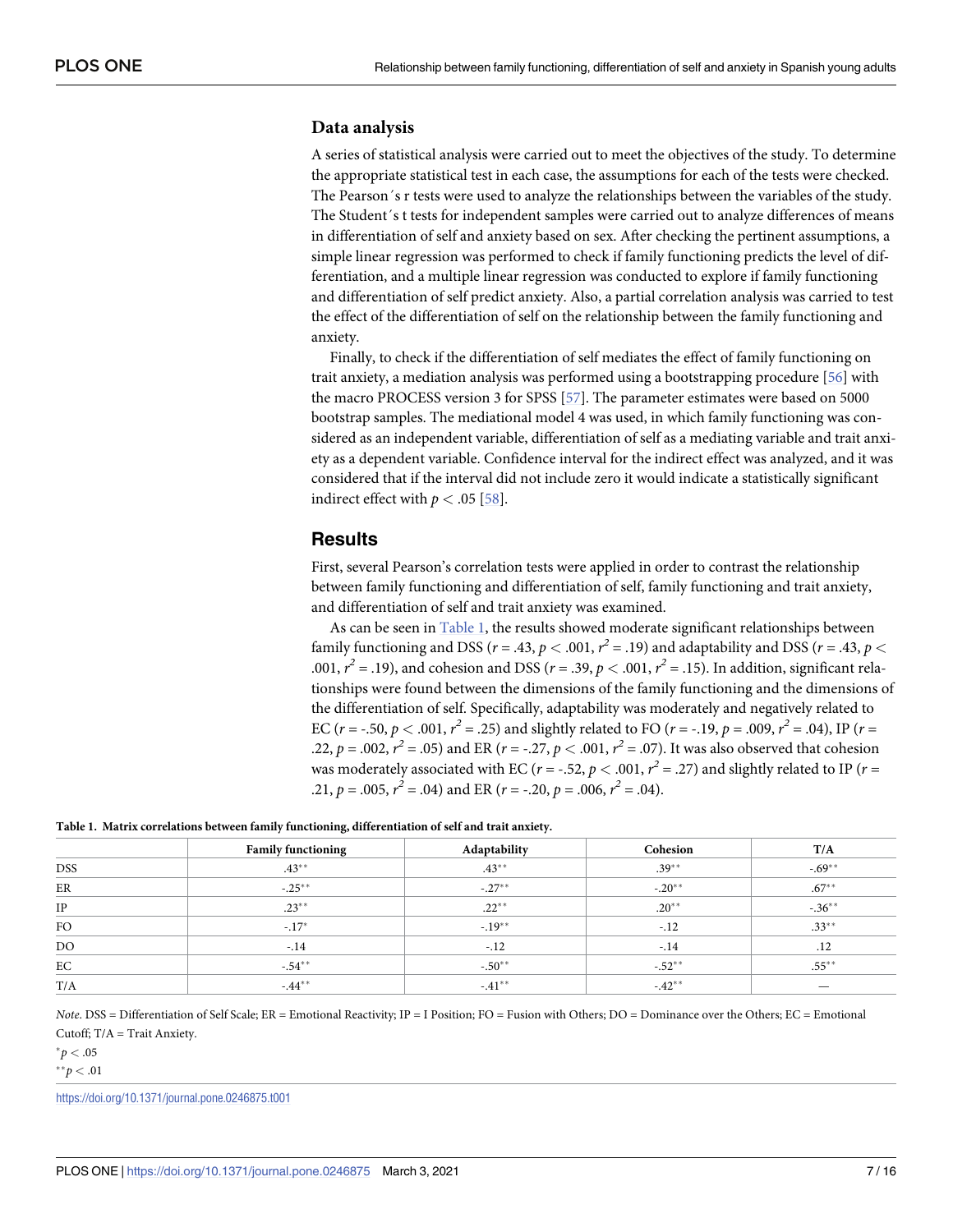It was also observed moderate negative relationships between family functioning and T/A ( $r$  = -.44,  $p$  < .001,  $r^2$  = .19), as well as between adaptability and T/A ( $r$  = -.41,  $p$  < .001,  $r^2$  = .16) and between cohesion and T/A ( $r = -.42$ ,  $p < .001$ ,  $r^2 = .17$ ).

Likewise, it was found that DSS and T/A are negatively and rather highly related (*r =* -.69, *p*  $<$  .001,  $r^2$  = .48). Finally, significant and positive relationships were found between RE and T/ A ( $r = .67$ ,  $p < .001$ ,  $r^2 = .45$ ), with a high magnitude; CE and T/A ( $r = .55$ ,  $p < .001$ ,  $r^2 = .30$ ), with a moderated magnitude; FO and T/A ( $r = .33$ ,  $p < .001$ ,  $r^2 = .11$ ); and IP and T/A ( $r =$ -.36,  $p < .001$ ,  $r^2 = .13$ ), with a negative relationship.

Next, to check if there are differences in the differentiation of self and its dimensions and in trait anxiety according to sex, a Student's t test for independent samples was applied.

As shown in Table 2, moderate differences were found in DSS according to sex (*t*(183) *=* 2.24,  $p = .026$ , *Cohen's*  $d = .35$ , with a higher mean in the group of men  $(M = 4.33, SD = .41)$ compared to the group of women  $(M = 4.17, SD = .49)$ . Furthermore, large differences were observed between men and women in ER ( $t(183) = -4.88$ ,  $p = < .001$ , *Cohen's*  $d = .76$ ), with higher scores in women (*M* = 3.61, *SD* = .95) than in men (*M* = 2.92, *SD* = .84); and moderate differences were found in IP ( $t(183) = 2.37$ ,  $p = .019$ , *Cohen's*  $d = .37$ ), with higher scores in men ( $M = 4.77$ ,  $SD = .59$ ) than in women ( $M = 4.54$ , $SD = .63$ ). Finally, statistically significant differences were found in T/A according to sex  $(t(183) = -2.84, p = .005, Cohen's d = .45)$ , with a higher mean in women (*M* = 25.67, *SD* = 11.39) than in men (*M* = 20.79, *SD* = 10.28), and a moderate effect size.

To check if the family functioning predicts the level of differentiation of self achieved and if family functioning and differentiation of self predict anxiety, two linear regression analysis were performed. Before, it was observed that the relationship between Cohesion and Adaptability was high (*r* = .79, *Cronbach's alphas of both subscales =* .95). To solve the problems of multicollinearity, the total family functioning score was included as a predictor variable, instead of its two dimensions. A simple linear regression revealed that family functioning (*β* = .43,  $p < .001$ ) explained 18.8% of the DSS scores ( $R^2 = .188$ ,  $F(1,183) = 42.29$ ,  $p < .001$ ). Furthermore, a multiple linear regression revealed that family functioning ( $\beta$  = -.17,  $p$  < .001) and differentiation of self (*β* = -.62, *p* < .001) explained 50.3% of trait anxiety ( $R^2$  = .503, *F*(2,182) = 91.95,  $p < .001$ ).

Finally, in order to contrast if the relationship between family functioning and trait anxiety is mediated by the differentiation of self, a partial correlation analysis was first applied to verify

**Table 2. Difference of means between women and men in differentiation of self and trait anxiety.**

|            |       | Women $(n = 123)$ |       | Men $(n = 62)$ |            |       |           |
|------------|-------|-------------------|-------|----------------|------------|-------|-----------|
|            | Mean  | S.D.              | Mean  | S.D.           |            |       | Cohen's d |
| <b>DSS</b> | 4.17  | 0.49              | 4.33  | 0.41           | $2.24*$    | .026  | .35       |
| ER         | 3.61  | 0.95              | 2.92  | 0.84           | $-4.88**$  | <.001 | .76       |
| $\rm IP$   | 4.54  | 0.63              | 4.77  | 0.59           | $2.37*$    | .019  | .37       |
| <b>FO</b>  | 2.70  | 0.79              | 2.52  | 0.62           | $-1.66$    | .099  | .24       |
| DO         | 2.64  | 0.75              | 2.85  | 0.62           | 1.83       | .069  | .28       |
| CE         | 2.74  | 0.81              | 2.83  | 0.70           | 0.70       | .482  | .11       |
| T/A        | 25.67 | 11.39             | 20.79 | 10.28          | $-2.84***$ | .005  | .45       |

*Note*. DSS = Differentiation of Self Scale; ER = Emotional Reactivity; IP = I Position; FO = Fusion with Others; DO = Dominance over the Others; EC = Emotional Cutoff; T/A = Trait Anxiety.

 $^{*}p < .05$ 

 $*^*p < .01$ 

<https://doi.org/10.1371/journal.pone.0246875.t002>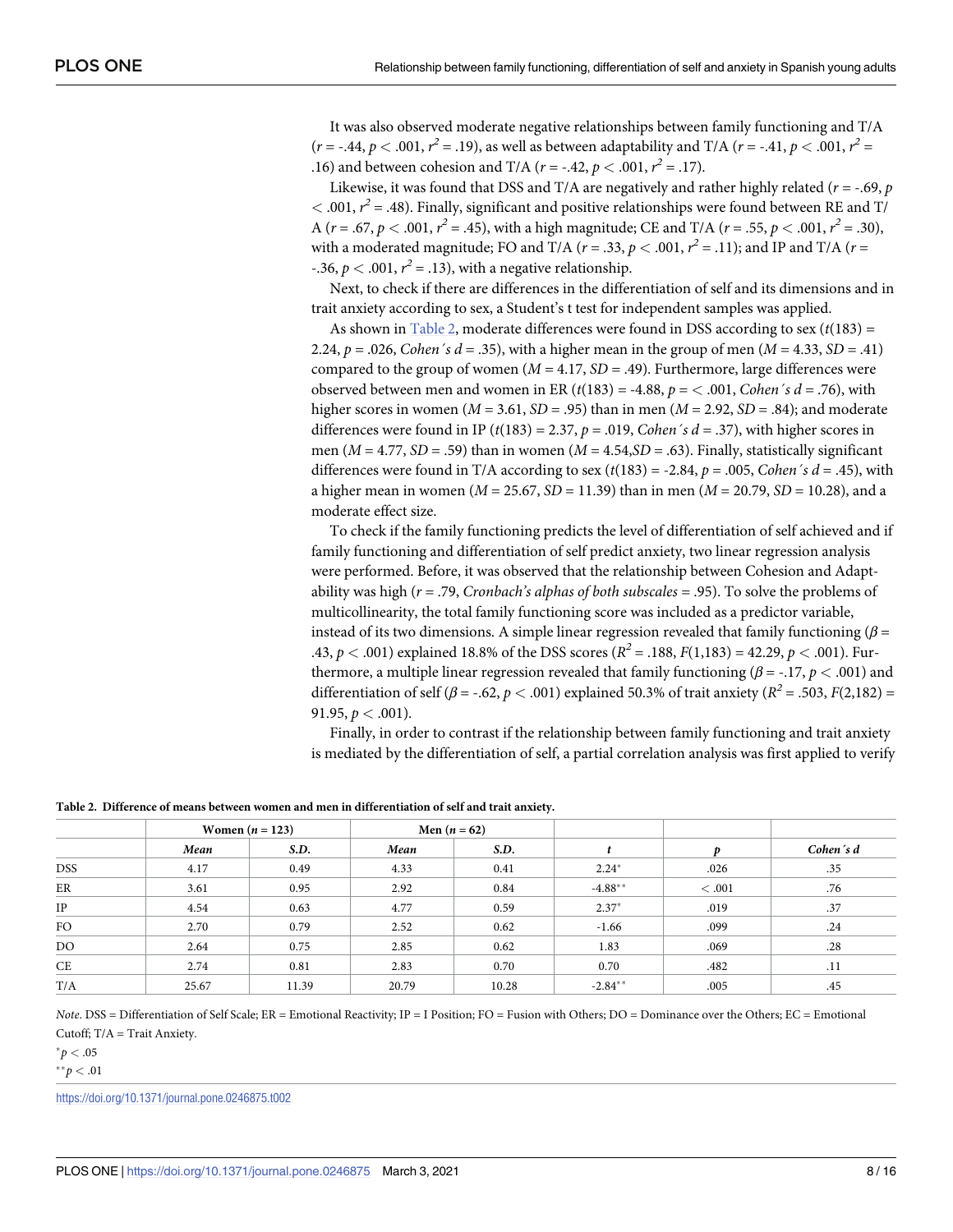

Family functioning  $\rightarrow$  Differentiation of self $\rightarrow$  Trait anxiety

Indirect effect (ab)

 $B = -.27$ ,  $SE = .05$ , 95% CI [-.36, -.18]

**Fig 1.**

<https://doi.org/10.1371/journal.pone.0246875.g001>

the degree of linear relationship between family functioning and anxiety after eliminating the effect of differentiation of self. The partial correlation shows that there is a negative and moderate relationship between family functioning and T/A ( $r$  = -.44,  $p$  < .001,  $r^2$  = .19), as well as the relationship between family functioning and T/A is significantly altered after controlling the effect of DSS ( $r = -.21$ ,  $p = .004$ ,  $r^2 = .04$ ). Therefore, it was decided to do a mediation analysis. Finally, to check if the differentiation of self mediates the effect of family functioning on trait anxiety, a mediation analysis was performed. The results of the analysis (see Fig 1) indicate that the indirect effect is significant, since the confidence interval (*CI* 95%) does not include zero  $(B = -.27, SE = .05, 95\% \ CI$  [-.36, -.18]). However, the data show that this is a partial mediation, since the effect of family functioning on trait anxiety remains significant.

# **Discussion**

The objective of this study was to examine the relationship between family functioning, differentiation of self and trait anxiety in a Spanish sample. In addition, it was studied if there were differences in differentiation of self and trait anxiety depending on sex. Furthermore, it was checked if family functioning predicted differentiation of self, and if family functioning and differentiation of self predicted trait anxiety. Finally, it was checked if differentiation of self mediated the relationship between family functioning and trait anxiety.

First, the results showed that there is a positive relationship between family functioning and differentiation of self, in such a way that the better the family functioning and the greater degree of Adaptability and Cohesion a family presents, the higher the level of differentiation of self presented by its members. These results are consistent with the Bowen's theory, which states that functional family dynamics favor the level of differentiation of its members and that more differentiated people have more functional relationships with others. In addition, they are in line with what was found by authors such as Chung and Gale [\[18\]](#page-13-0) and Kim et al. [\[36,37](#page-14-0)], which show that a healthy family functioning is positively associated with the degree of differentiation of self.

Likewise, it was found that Emotional Reactivity, Fusion with Others and Emotional Cutoff were negatively related to family functioning while I Position did it in a positive way. These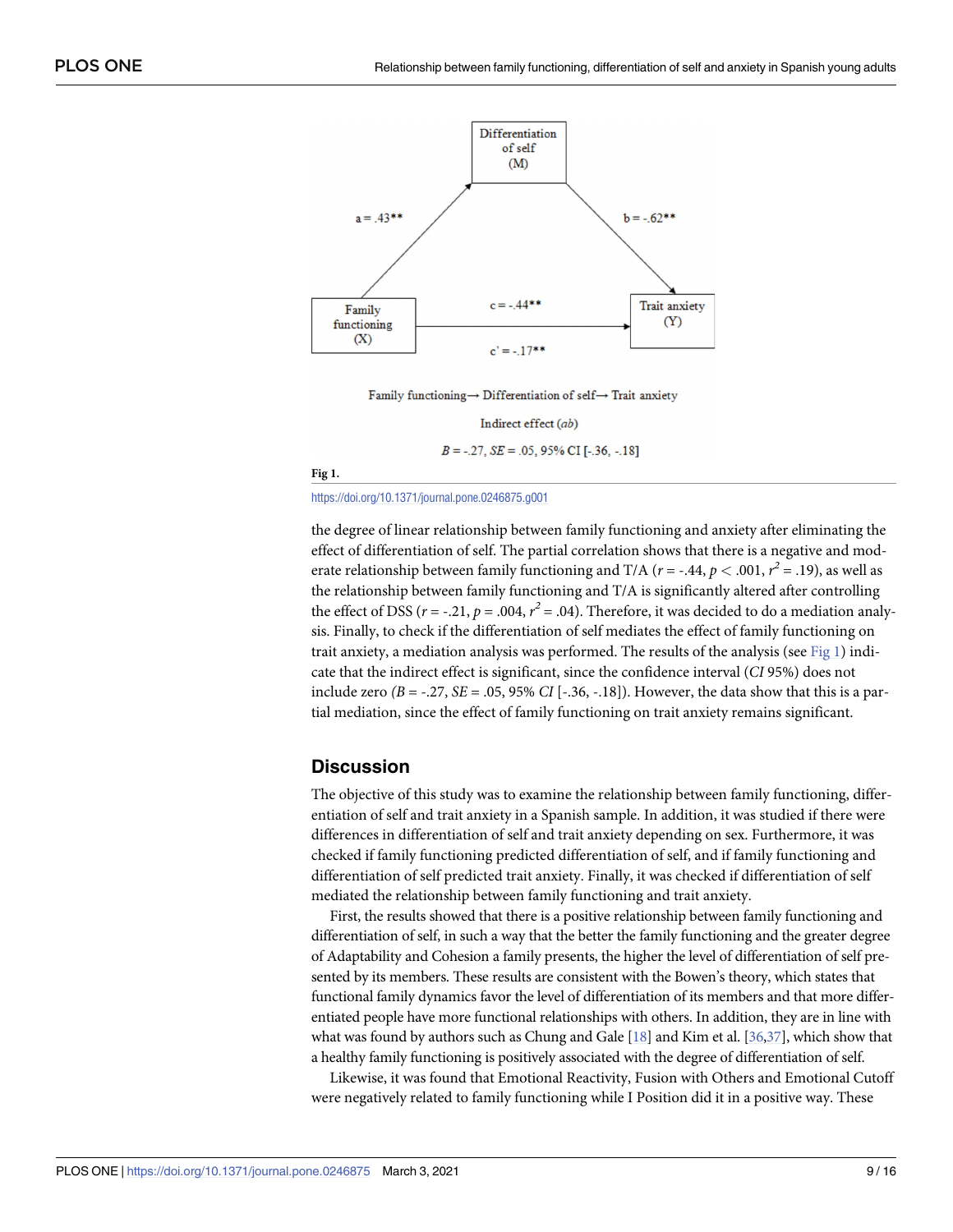<span id="page-9-0"></span>results were expected, since authors like Johnson et al. [[17](#page-13-0)] reveal that family cohesion seems to reduce Emotional Reactivity, while family conflict seems to increase the levels of Emotional Reactivity and Emotional Cutoff and decrease the level of I Position. However, no relationship was found between Dominance over the Others and family functioning, as would have been expected, especially between Adaptability and Dominance over the Others. It would have been expected because the first variable is understood as the ability of a system to change and adjust to new demands of the environment and it is related to assertiveness and negotiation capacity [\[1](#page-12-0)], and the second variable refers to the difficulty to tolerate differences with others and the tendency to impose points of view or ideas [[26](#page-13-0)]. However, it is possible that the absence of relationship is explained because some of the participants who have a dominant profile have had flexible parents, with capacity to negotiate the rules with them, while others have had authoritarian parents, and they have ended up being as dominants as their parents.

A negative relationship was also found between family functioning and trait anxiety. These results also agree with Bowen's postulates that point out that family dynamics are related to the chronic anxiety of the family and each of its members. In addition, these results coincide with those indicated by authors such as Sawyer et al. [\[12\]](#page-13-0) who found that a poor family functioning in childhood was significantly related to higher levels of anxiety and depression in adulthood. In the same way, Chapman and Woodruff-Borden [\[42\]](#page-14-0) and Manzi et al. [\[11\]](#page-13-0) found that family functioning was related to anxious symptoms in adolescents and young adults. Likewise, Uruk et al. [\[14\]](#page-13-0) found that those people who came from families with higher levels of Cohesion, Adaptability and Communication, presented lower levels of stress. These data could lead to think that through healthy relationships in the family, individuals are able to learn ways to manage stress. However, other studies have not found a direct relationship between dysfunctional (chaotic-fused) family functioning and anxiety [\[10\]](#page-13-0). These differences in the results could be explained by the different scales used to assess family functioning and anxiety, making it difficult to compare the results of the different studies, as well as differences in the conception of what is an adequate family functioning according to the country in which it is evaluated. Therefore, and given that the studies are inconclusive, it is important to continue studying this relationship, although most studies seem to indicate that there is a relationship between family functioning, anxiety and symptomatology [[12](#page-13-0),[59,60\]](#page-15-0).

It was also found that the higher the levels of differentiation of self, the lower the levels of trait anxiety presented by a person. These results are consistent with the Bowen's theory that considers differentiation of self as an aspect of great relevance in the development of an adequate psychological well-being and considers that low levels of differentiation of self are associated with chronic anxiety [\[21\]](#page-13-0). These results are in the same line as those found by other authors. Skowron and Friedlander [\[22\]](#page-13-0), Duch-Ceballos et al. [[46](#page-14-0)], Isik and Bulduk [[47](#page-14-0)] and Peleg-Popko [\[29,30](#page-14-0)] noted that higher levels of differentiation of self were related to lower levels of trait and state anxiety and social anxiety. Skowron et al. [[32](#page-14-0)] also found that a greater differentiation of self predicted fewer psychological symptoms and social problems over time. In the same line, Rodríguez-González et al. [[31](#page-14-0)] found that differentiation of self predicted psychological health.

In addition, the results indicate that there is a statistically significant relationship between several dimensions of the differentiation of self and trait anxiety. These results are similar to those found by Peleg and Zoabi [\[33\]](#page-14-0), in which they found that there was a negative relationship between I Position and social anxiety and a positive relationship between the dimensions of Emotional Reactivity, Fusion with Others and Emotional Cutoff and scores on social anxiety. Likewise, Duch-Ceballos et al. [[46](#page-14-0)] found that there was a relationship between the dimensions of the differentiation of self and anxiety.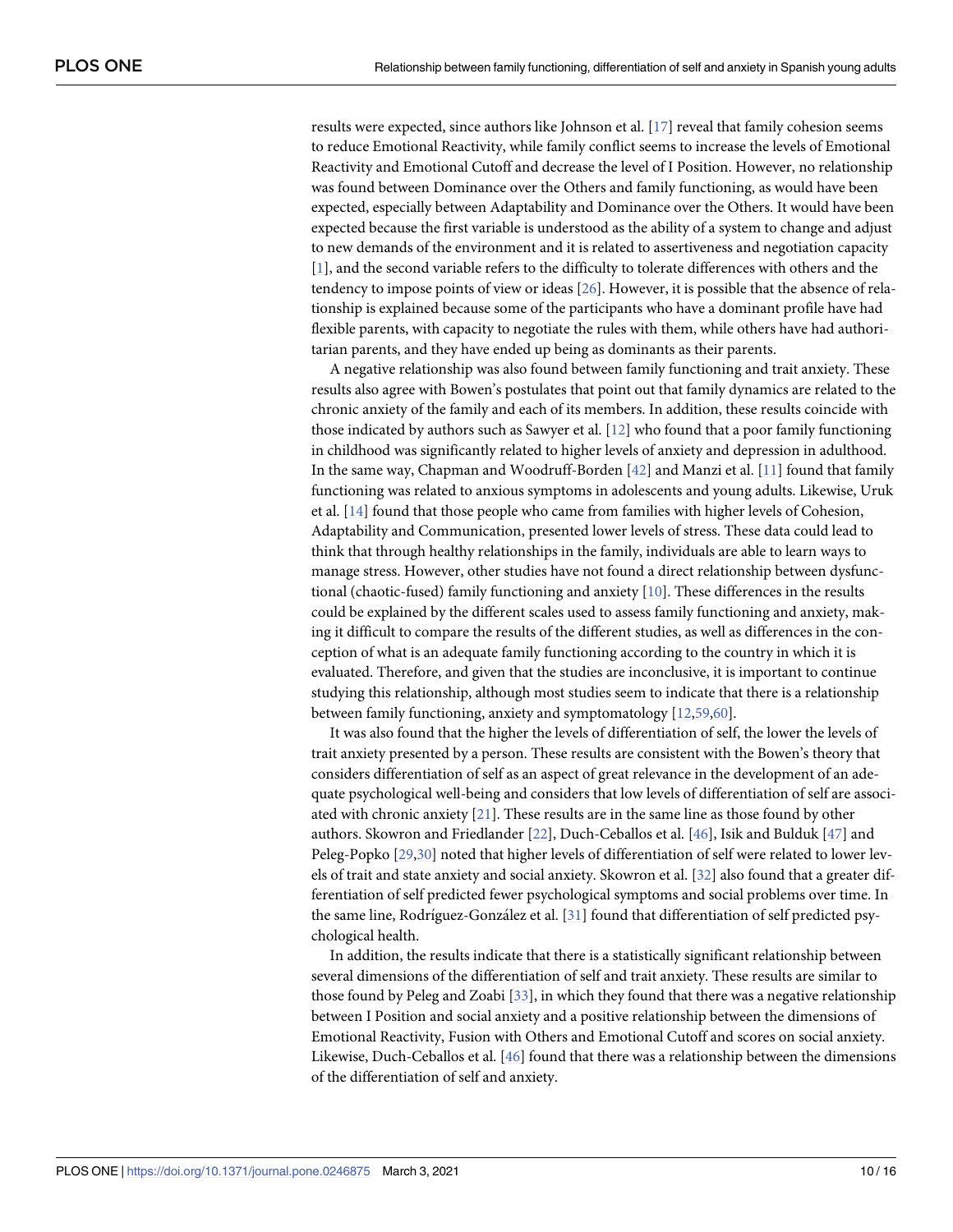<span id="page-10-0"></span>On the other hand, statistically significant differences were found in the degree of differentiation of self according to sex. Men had higher levels of differentiation of self than women, similar to results obtained in other studies [[17](#page-13-0)[,61\]](#page-15-0). Otherwise, there are studies that have not found differences between men and women in the differentiation of self [\[31,46\]](#page-14-0), so the results do not seem conclusive. However, some of these results must be interpreted with caution since they evaluate the differentiation of self using only two dimensions, Emotional Reactivity and Emotional Cutoff.

In addition, statistically significant differences were found between men and women in Emotional Reactivity, being greater in women. These results coincide with those obtained in previous research [\[22,23,](#page-13-0)[46](#page-14-0),[61](#page-15-0)]. On the other hand, significant differences were found depending on sex in I Position, with higher levels in men. These results coincide with those found by Skowron and Schmitt [[23](#page-13-0)], although most studies have found no association between both variables [[46](#page-14-0),[62](#page-15-0)]. However, in the present study no differences were found according to sex in Emotional Cutoff. Despite Skowron and Friedlander [\[22](#page-13-0)]and Johnson et al. [\[17\]](#page-13-0) found that men present higher levels of Emotional Cutoff than women, this result supports those obtained in other investigations [\[46](#page-14-0)[,61\]](#page-15-0). Although the results on the degree of differentiation and its dimensions according to sex are not conclusive and should be explored in the future, the differences obtained in this study could be related to the gender roles with which men and women have been socialized. These roles tend to promote in women those aspects related to the emotional world and the expression of feelings of vulnerability, while in men, tend to favor the affirmation of themselves and the recognition of their own strengths and hinder the expression of the vulnerabilities, aspects that seem to be more related to I Position and Emotional Cutoff. In addition, the fact that no differences were found between men and women in Emotional Cutoff, could have to do with the inequality in the sample size of men and women and with the possibility that, having selected a convenience sample, it has been accessed a group of men who are more able to connect with their emotions because they have studied Psychology.

Furthermore, significant differences according to sex at the level of trait anxiety were found, with higher levels of anxiety in women than in men. These results coincide with those found in previous studies [\[51,](#page-14-0)[52,63](#page-15-0)]. Again, these differences could be due to the gender roles with which women are socialized, which tend to assign them a greater number of functions related to care and maintenance of interpersonal relationships than to men. This could cause overload on women, coming sometimes to neglect their own needs, and feelings of little worth or failure to not comply with these mandates, which increase their anxiety levels.

The present study also found that family functioning predicted by 19% the level of differentiation of self. That is, those subjects who perceive their families with adequate capacity to change and emotionally linked are better able to differentiate themselves, regulate themselves emotionally, maintain intimacy with others, connect with their own emotions, defend their own opinions and tolerate differences with others. Despite these results, it has been more common in the literature to investigate how the degree of differentiation of self influences family functioning, finding equally significant results like those of Kim et al. [\[36\]](#page-14-0) that indicate that the levels of I Position, Emotional Cutoff and Fusion with Others predict 32% of the variance in Cohesion and the levels of I Position and Emotional Cutoff explain 27% of the variance in Adaptability. The fact that both variables can be used as predictors is due to the fact that, probably, both variables influence each other and, therefore, the choice to perform analysis in one direction or another of the relationship depends on where the researcher places the focus of interest. However, from an educational and evolutionary point of view the parents or caregivers are who should guarantee an adequate family functioning, in which Cohesion and Adaptability are not neglected, which favors the development of their children. The parents are who,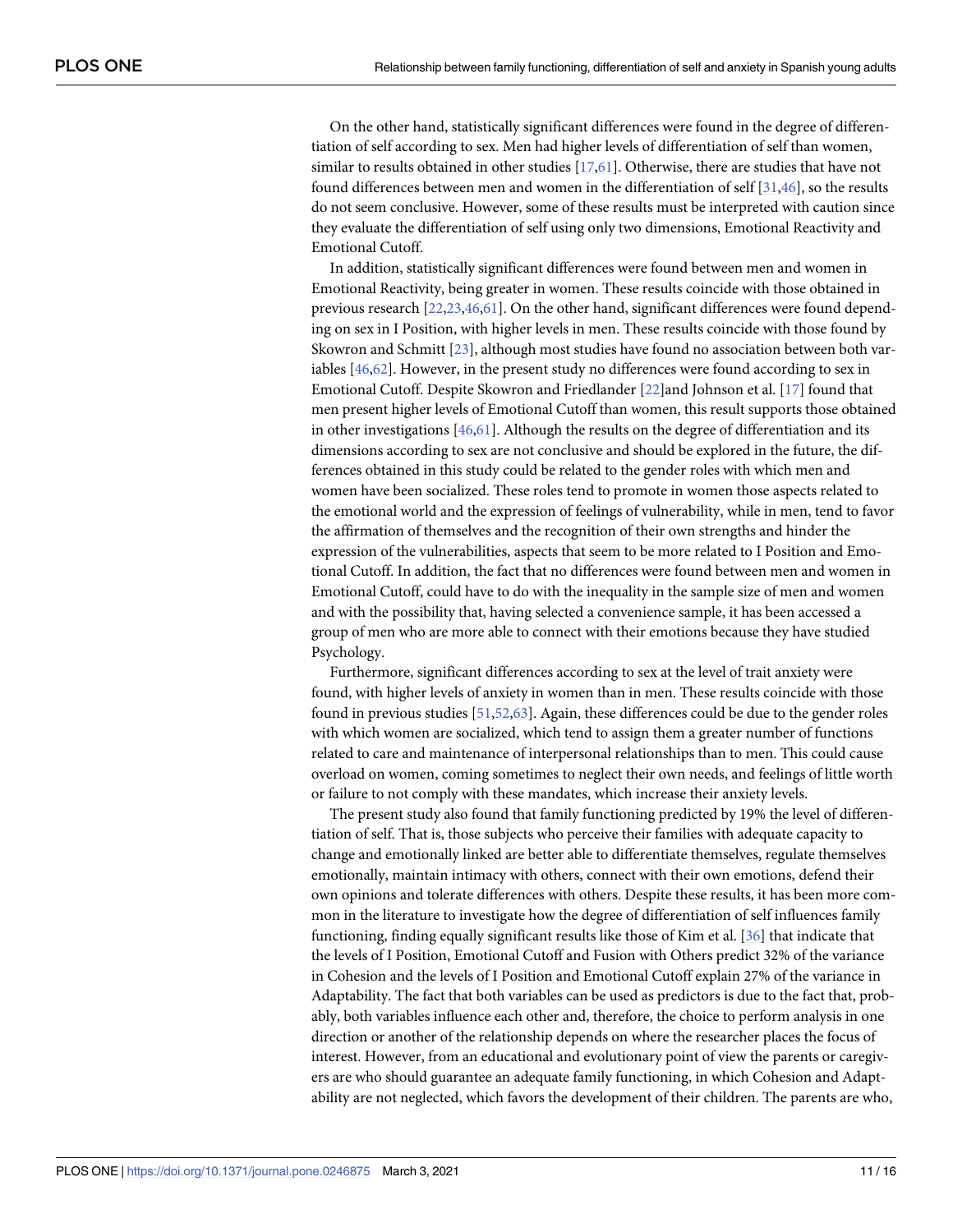<span id="page-11-0"></span>through interaction with their children, should teach them to regulate themselves emotionally and behaviorally. Therefore, the results of this study are relevant, since they indicate that one fifth of the level of differentiation of the sample is predicted by the relationships that parents establish in the family system.

It was also found that differentiation of self and family functioning predicted 50.3% of the level of trait anxiety. That is, those subjects who are better able to differentiate themselves and who perceive that their families are more cohesive and adaptable, have a lower trait anxiety. These results agree with Bowen's postulates that point out that family functioning and the level of differentiation of self of a person are related to its level of chronic anxiety. Uruk et al. [\[14\]](#page-13-0), after controlling gender and ethnicity, also found that family functioning predicted 7% of post-traumatic stress in young adults. Likewise, Pollok et al. [\[64\]](#page-15-0) observed, after controlling the sociodemographic variables, that family functioning predicted 12% of stress in a sample of African American adults. On the other hand, Duch et al. [\[46\]](#page-14-0) found that differentiation of self accounts for 61% of the variance of trait anxiety.

Finally, it was found that differentiation of self partially mediated the relationship between family functioning and trait anxiety. The interpretation of these results suggests that the association between family functioning and the levels of trait anxiety that a person presents are partially explained by the ability of each individual to differentiate him or herself. These results are consistent with the postulates of Bowen's theory according to which the degree of differentiation of self modulates the level of anxiety experienced by the members of a family system. Likewise, these results indicate the relevance of differentiation of self in the appropriate psychological adjustment of individuals. It is possible that in this work no total mediation has been found because there are other intrapsychic factors, in addition to differentiation of self, such as social network, relationship or identity, which could mediate between family functioning and anxiety.

These results add empirical support to other results carried out with a Spanish sample that indicate the importance of the differentiation of self in relation to psychological well-being [\[31\]](#page-14-0) and provide data in line with what has been studied in other countries [[24](#page-13-0),[34](#page-14-0)].

The present study has some limitations. First, it is necessary to indicate the type of sampling used: convenience and snowball. Likewise, the sample size is limited and has had a greater representation of women than men. In addition, the sample used in the study had mostly university studies or higher education, came from two-parent families and probably a mediumhigh socioeconomic status, which makes it a fairly homogeneous sample and makes it difficult to extrapolate results. Finally, the online application of the questionnaires has also prevented access to the study to those who do not have Internet or have difficulties in handling it. Secondly, it must be taken into account the transversal and correlational nature of the data, which do not allow us to indicate cause-effect relationships between the different variables studied, so longitudinal studies are needed to evaluate the direction of the effect between family functioning, differentiation of self and trait anxiety. Finally, another limitation of this study is the use of self-report measures. On the one hand, this way of measuring the variables does not control the possible bias derived from social desirability. On the other hand, the information received about the family functioning of an entire system is provided by the perspective of a single member, which could imply that it does not adjust to reality. Therefore, for future research it would be appropriate to have the perspective of other family members, as well as external observers to obtain more accurate information about the family functioning.

Despite the limitations of this study, the results are consistent with some of the theoretical notions posited by Bowen as the relationship between family dynamics and differentiation of self and between these and anxiety. It also provides new data to the growing literature that confirms the relevance that the construct differentiation of self has transculturally [\[31\]](#page-14-0), when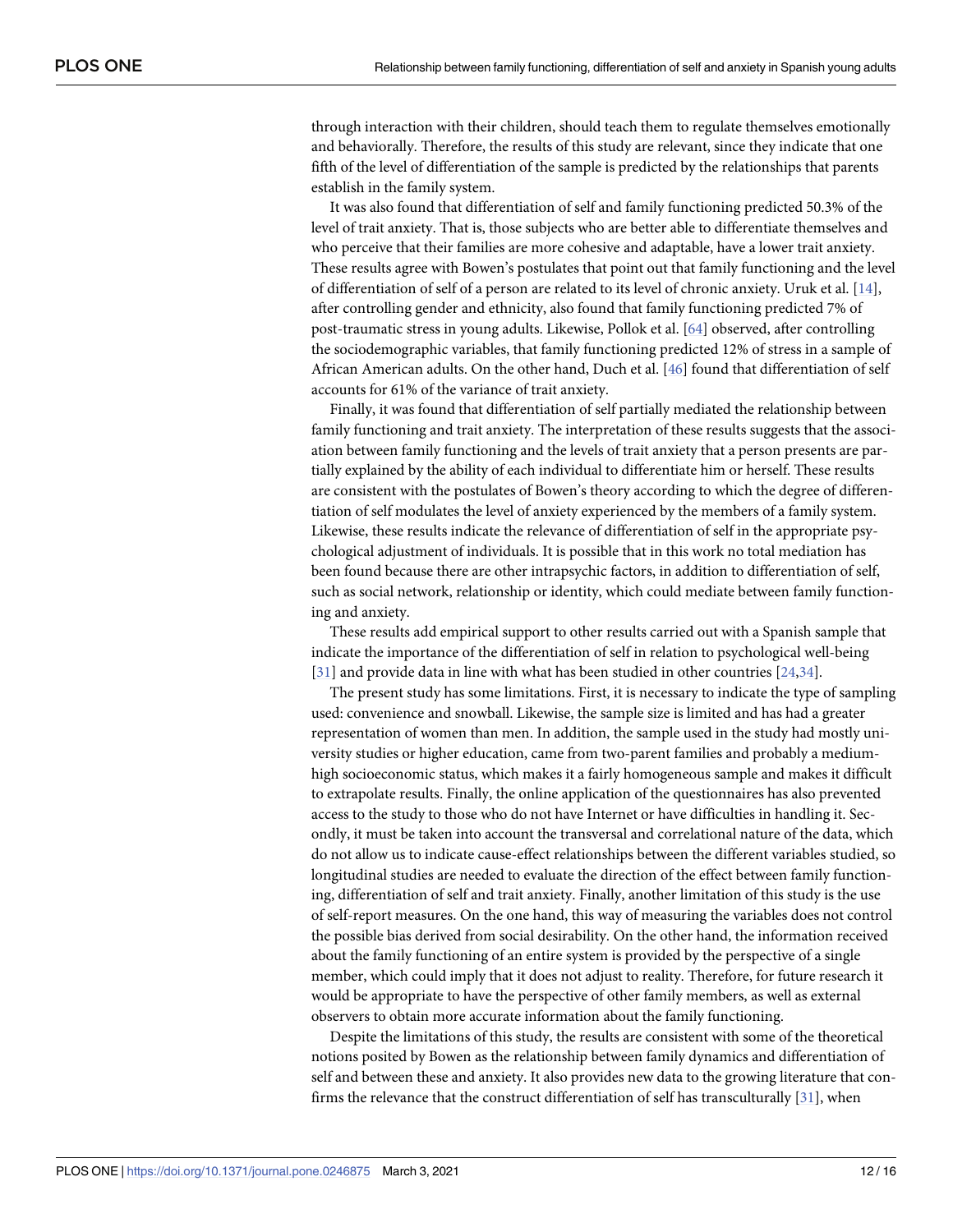<span id="page-12-0"></span>observing that these results are similar to those found in other cultures that differ in some characteristics with the Spanish culture. Furthermore, not only at the theoretical level, but also at the practical level, this study points out the importance of the Systemic Theory, since it provides data about the influence of the family of origin and the level of differentiation of self on the adequate psychological and emotional development of the individuals and therefore how it is important to work not only with the individual but also with the family when faced with people who suffer from psychological issues such as anxiety. Finally, this work also provides new information on the possible mediating role played by differentiation of self in the relationship between family functioning and anxiety and the importance of being able to work in the clinic to increase the levels of differentiation and thus improve the psychological well-being of individuals.

For future research, it would be interesting to check if the results obtained in this research are also confirmed in clinical practice. That is, if a therapy is carried out focused on increasing the level of self-differentiation of patients, there is a decrease in aspects related to psychological well-being such as anxiety.

# **Supporting information**

**S1 [Data](http://www.plosone.org/article/fetchSingleRepresentation.action?uri=info:doi/10.1371/journal.pone.0246875.s001).** (SAV)

# **Author Contributions**

**Conceptualization:** Blanca Dolz-del-Castellar, Jesús Oliver.

**Data curation:** Blanca Dolz-del-Castellar.

**Formal analysis:** Blanca Dolz-del-Castellar.

**Investigation:** Blanca Dolz-del-Castellar.

**Methodology:** Blanca Dolz-del-Castellar, Jesus Oliver.

**Software:** Blanca Dolz-del-Castellar.

Supervision: Jesús Oliver.

**Validation:** Jesús Oliver.

**Writing – original draft:** Blanca Dolz-del-Castellar.

**Writing – review & editing:** Jesu´s Oliver.

#### **References**

- **[1](#page-1-0).** Olson DH, Sprenkle DH, Russell CS. Circumplex model of marital and family systems: I. Cohesion and Adaptability dimensions, family types and clinical applications. Fam Process. 1979; 18: 3–28. [https://](https://doi.org/10.1111/j.1545-5300.1979.00003.x) [doi.org/10.1111/j.1545-5300.1979.00003.x](https://doi.org/10.1111/j.1545-5300.1979.00003.x) PMID: [437067](http://www.ncbi.nlm.nih.gov/pubmed/437067)
- **[2](#page-1-0).** Olson DH. Circumplex model of marital and family systems. J Fam Therapy. 2000; 22(2): 144–167. <https://doi.org/10.1111/j.1752-0606.2000.tb00321.x> PMID: [11042844](http://www.ncbi.nlm.nih.gov/pubmed/11042844)
- **[3](#page-1-0).** Olson DH., Russell CS, Sprenkle DH. Circumplex model of marital and family systems: VI. Theoretical Update. Fam Process. 1983; 22: 69–83. <https://doi.org/10.1111/j.1545-5300.1983.00069.x> PMID: [6840263](http://www.ncbi.nlm.nih.gov/pubmed/6840263)
- **[4](#page-1-0).** Martínez-Pampliega A, Galíndez E, Sanz M. Family Adaptability and Cohesion Scale (FACES): desarrollo de una versión de 20 ítems en español. Int J Clin Health Psychol. 2006; 6(2): 317–338.
- **[5](#page-1-0).** Buboltz WC, Johnson P, Woller KM. Psychological reactance in college students: Family of origin predictors. J Couns Dev. 2003; 81: 311–317.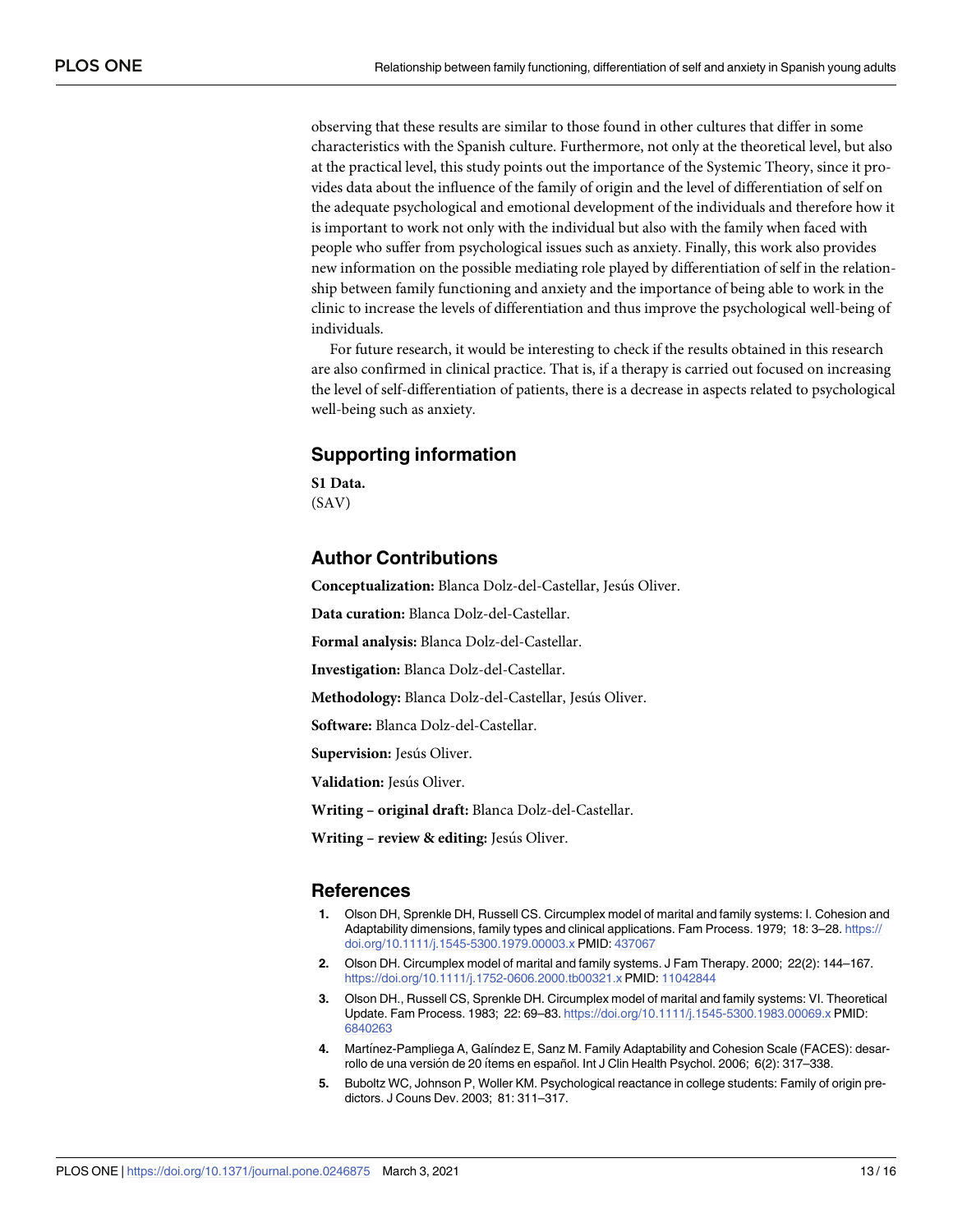- <span id="page-13-0"></span>**[6](#page-1-0).** Dmitrieva J, Chen C, Greenberger E, Gil-Rivas V. Family relationships and adolescent psychosocial outcomes: Converging findings from Eastern and western cultures. J Res Adolesc. 2004; 14(4): 425– 447.
- **[7](#page-1-0).** Peleg-Popko O. Children's test anxiety and family interaction patterns. Anxiety, Stress Coping. 2002; 15: 45–59.
- **[8](#page-1-0).** Peleg-Popko O, Klingman A. Family environment, discrepancies between perceived actual and desirable environment, and children's test and trait anxiety. Br J Guid Couns. 2002; 3(4): 451–466. [https://](https://doi.org/10.1080%3Citalic%3E/%3C/italic%3E0306988021000025646) [doi.org/10.1080/0306988021000025646](https://doi.org/10.1080%3Citalic%3E/%3C/italic%3E0306988021000025646)
- **[9](#page-1-0).** Peleg-Popko O, Dar R. Marital quality, family patterns, and children's fears and social anxiety. Contemp Fam Ther. 2001; 23(4): 465–487.
- **[10](#page-1-0).** Berryhill MB, Hayes A, Lloyd K. Chaotic-Enmeshment and Anxiety: The mediating role of Psychological Flexibility and Self-Compassion. Contemp Fam Ther. 2018; 40(4): 326–337. [https://doi.org/10.1007/](https://doi.org/10.1007/s10591-018-9461-2) [s10591-018-9461-2](https://doi.org/10.1007/s10591-018-9461-2)
- **[11](#page-1-0).** Manzi C, Vignoles VL, Regalia C, Scabini E. Cohesion and enmeshment revisited: Differentiation, identity, and well-being in two European cultures. J Marriage Fam. 2006; 68: 673–689.
- **[12](#page-1-0).** Sawyer BA, Williams MT, Chasson GS, Davis DM, Chapman LK. The impact of childhood family functioning on anxious, depressive, and obsessive–compulsive symptoms in adulthood among African Americans. J Obsessive Compuls Relat Disord. 2015; 4: 8–13. [https://doi.org/10.1016/j.jocrd.2014.10.](https://doi.org/10.1016/j.jocrd.2014.10.004) [004](https://doi.org/10.1016/j.jocrd.2014.10.004)
- **[13](#page-1-0).** Guassi Moreira J, Telzer EH. Changes in family cohesion and links to depression during the college transition. J Adolesc. 2015; 43: 72–82. <https://doi.org/10.1016/j.adolescence.2015.05.012> PMID: [26058003](http://www.ncbi.nlm.nih.gov/pubmed/26058003)
- **[14](#page-1-0).** Uruk AC¸ , Sayger TV, Cogdal PA. Examining the influence of family cohesion and adaptability on trauma symptoms and psychological well-being. J College Stud Psychother. 2007; 22(2): 51–63. [https://doi.](https://doi.org/10.1300/J035v22n02_05) [org/10.1300/J035v22n02\\_05](https://doi.org/10.1300/J035v22n02_05)
- **[15](#page-1-0).** Davenport E, Kazman JB, Deuster P. Family functioning and stress in African American families: a strength-based approach. J Black Psychol. 2014; 41(2): 144–169. [https://doi.org/10.1177/](https://doi.org/10.1177/0095798413520451) [0095798413520451](https://doi.org/10.1177/0095798413520451)
- **[16](#page-1-0).** Alavi M, Mehrinezhad SA, Amini M, Kaur M. Family functioning and trait emotional intelligence among youth. Health Psychol Open. 2017. <https://doi.org/10.1177/2055102917748461> PMID: [29379632](http://www.ncbi.nlm.nih.gov/pubmed/29379632)
- **[17](#page-1-0).** Johnson P, Thorngren JM, Smith AJ. Parental divorce and family functioning: effects on differentiation levels of Young adults. The Family Journal. 2001; 9(3): 265–272.
- **[18](#page-1-0).** Chung H, Gale J. Family functioning and self differentiation: A cross-cultural examination. Contemp Fam Ther. 2009; 31: 19–33. <https://doi.org/10.1007/s10591-008-9080-4>
- **[19](#page-1-0).** Mattanah JF, Hankock GR, Brand BL. Parental attachment, separation-individuation, and college student adjustment: a structural equation analysis of mediational effects. J Couns Psychol. 2004; 51(2): 213–225. <https://doi.org/10.1037/0022-0167.51.2.213>
- **[20](#page-1-0).** Differentiation Peleg-Popko O. and test anxiety in adolescents. J Adolesc. 2004; 27: 645–662. [https://](https://doi.org/10.1016/j.adolescence.2004.06.002) [doi.org/10.1016/j.adolescence.2004.06.002](https://doi.org/10.1016/j.adolescence.2004.06.002) PMID: [15561308](http://www.ncbi.nlm.nih.gov/pubmed/15561308)
- **[21](#page-2-0).** Kerr M, Bowen M. Family evaluation. New York: Norton; 1998.
- **[22](#page-2-0).** Skowron EA, Friedlander ML. The Differentiation of Self Inventory: development and initial validation. J Couns Psychol. 1998; 45(3): 235–246.
- **[23](#page-2-0).** Skowron EA, Schmitt TA. Assessing interpersonal fusion: Reliability and validity of a new DSI fusion with others subscale. J Marital Fam Ther. 2003; 29(2): 209–22. [https://doi.org/10.1111/j.1752-0606.](https://doi.org/10.1111/j.1752-0606.2003.tb01201.x) [2003.tb01201.x](https://doi.org/10.1111/j.1752-0606.2003.tb01201.x) PMID: [12728779](http://www.ncbi.nlm.nih.gov/pubmed/12728779)
- **[24](#page-2-0).** Skowron EA, Wester SR, Azen R. Differentiation of self mediates college stress and adjustment. J Couns Dev. 2004; 82: 69–78. <https://doi.org/10.1002/j.1556-6678.2004.tb00287.x>
- [25](#page-2-0). Rodríguez-González M. La teoría familiar sistémica de Murray Bowen. In: Rodríguez-González M, Martínez M, editors. La teoría familiar sistémica de Bowen: avances y aplicación terapéutica. Madrid: McGraw Hill; 2014. pp. 3–35.
- [26](#page-2-0). Oliver J, Berástegui A. La Escala de Diferenciación del Self (EDS): desarrollo y validación inicial. Mosaico. 2019; 72: 100–119.
- **[27](#page-2-0).** Murdock NL, Gore PA. Stress, coping, and differentiation of self: a test of Bowen theory. Contemp Fam Ther. 2004; 26(3): 319–335.
- [28](#page-2-0). Rodríguez-González M, Skowron EA, Cagigal de Gregorio V, Muñoz I. Differentiation of Self, mate selection, and marital adjustment: validity of postulates of Bowen Theory in a Spanish sample. Am J Fam Ther. 2016; 1–13. <https://doi.org/10.1080/01926187.2015.1099415>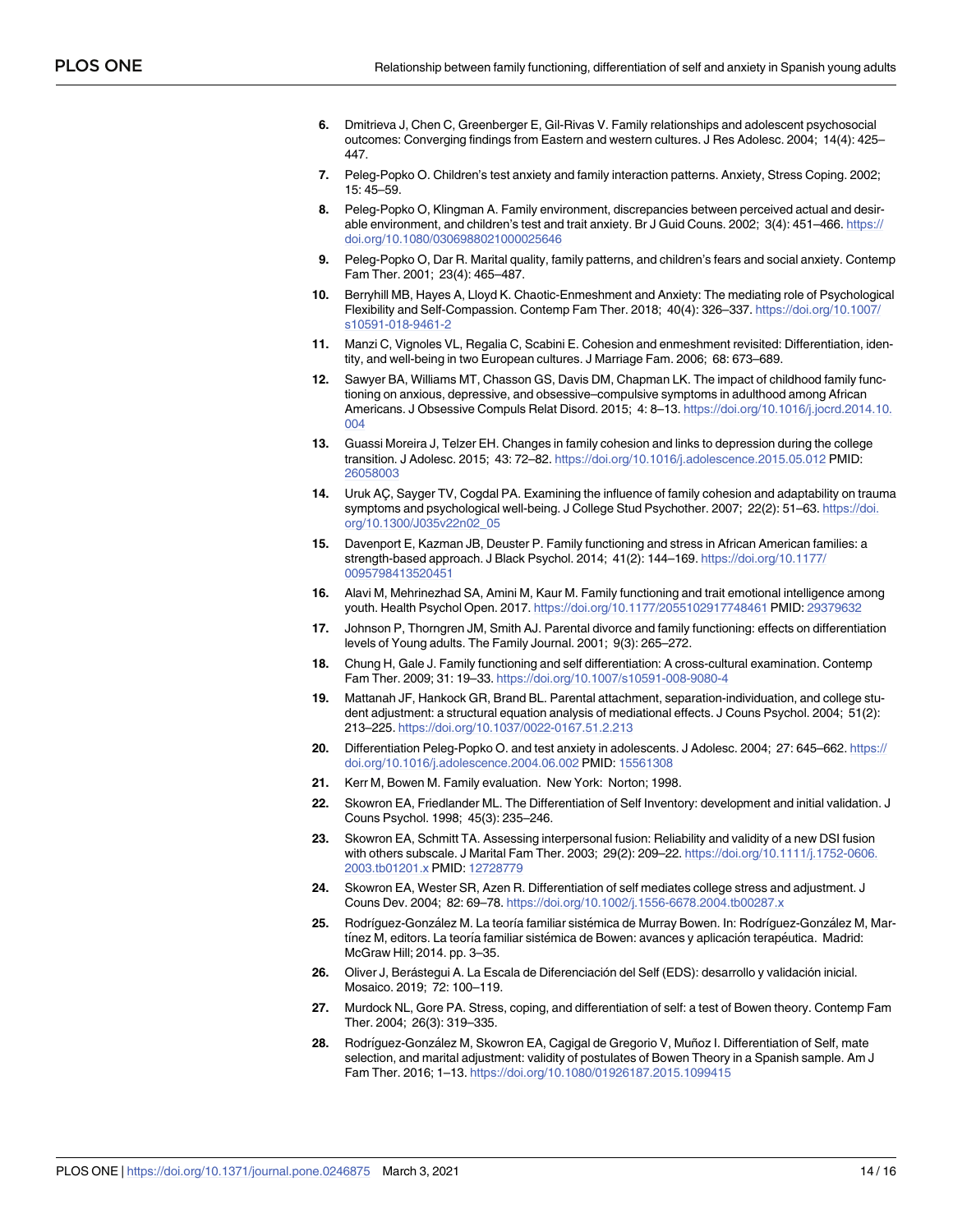- <span id="page-14-0"></span>**[29](#page-2-0).** Peleg-Popko O. Bowen Theory: a study of differentiation of self, social anxiety, and physiological symptoms. Contemp Fam Ther. 2002; 24(2): 355–369.
- **[30](#page-2-0).** Peleg O. The Relation Between Differentiation and Social Anxiety: What Can Be Learned from Students and Their Parents? Am J Fam Ther. 2005; 33(2): 167–183. [https://doi.org/10.1080/](https://doi.org/10.1080/01926180590921403) [01926180590921403](https://doi.org/10.1080/01926180590921403)
- **[31](#page-2-0).** Rodríguez-González M, Schweer-Collins M, Skowron EA, Jódar R, Cagigal V, Major SO. Stressful life events and physical and psychological health: mediating effects of differentiation of self in a Spanish sample. J Marital Fam Ther. 2018; 1–14. <https://doi.org/10.1111/jmft.12358> PMID: [30239996](http://www.ncbi.nlm.nih.gov/pubmed/30239996)
- **[32](#page-3-0).** Skowron EA, Stanley KL, Shapiro MD. A longitudinal perspective on differentiation of self, interpersonal and psychological well-being in young adulthood. Contemp Fam Ther. 2009; 31: 3–18. [https://doi.org/](https://doi.org/10.1007/s10591-008-9075-1) [10.1007/s10591-008-9075-1](https://doi.org/10.1007/s10591-008-9075-1)
- **[33](#page-3-0).** Peleg O, Zoabi M. Social anxiety and differentiation of self: a comparison of Jewish and Arab college students. Pers Indiv Differ. 2014; 68: 221–228.
- **[34](#page-3-0).** Chung H, Gale J. Comparing Self-differentiation and Psychological well-being between Korean and European American Students. Contemp Fam Ther. 2006; 28: 367–381. [https://doi.org/10.1007/](https://doi.org/10.1007/s10591-006-9013-z) [s10591-006-9013-z](https://doi.org/10.1007/s10591-006-9013-z)
- **[35](#page-3-0).** Jenkins SM, Buboltz WC, Schwartz JP, Johnson P. Differentiation of Self and psychosocial development. Contemp Fam Ther. 2005; 27(2): 261–261. <https://doi.org/10.1007/s10591-005-4042-6>
- **[36](#page-3-0).** Kim H, Prouty AM, Smith DB, Ko M, Wetchler JL, Oh J. Differentiation of self and family functioning in South Koreans. Am J Fam Ther. 2014; 42: 257–265. <https://doi.org/10.1080/01926187.2013.838928>
- **[37](#page-3-0).** Kim H, Prouty AM, Smith DB, Ko M, Wetchler JL, Oh J. Differentiation and healthy family functioning of Koreans in South Korea, South Koreans in the United States, and White Americans. J Marital Fam Ther. 2015; 41(1): 72–85. <https://doi.org/10.1111/jmft.12049> PMID: [24750125](http://www.ncbi.nlm.nih.gov/pubmed/24750125)
- **[38](#page-3-0).** Ozen NS, Ercan I, Irgil E, Sigirli D. Anxiety prevalence and affecting factors among university students. Asia-Pac J Public Health. 2010; 22: 127–133. <https://doi.org/10.1177/1010539509352803> PMID: [20032042](http://www.ncbi.nlm.nih.gov/pubmed/20032042)
- **[39](#page-3-0).** Nu´ñez I, Crisma´n R. La ansiedad como variable predictora de la autoestima en adolescentes y su influencia en el proceso educativo y en la comunicación. Rev Iberoam Educ. 2016; 71(2): 109-128.
- **[40](#page-3-0).** Spielberger CD, Gorsuch RL, Lushene RE. STAI, Manual for the State-Trait Anxiety Inventory (Self Evaluation Questionnaire). Madrid: TEA Ediciones; 2015. <https://doi.org/10.1016/j.encep.2015.05.003> PMID: [26159682](http://www.ncbi.nlm.nih.gov/pubmed/26159682)
- **[41](#page-3-0).** Balanza S, Morales Moreno I, Guerrero J. Prevalencia de ansiedad y depresión en una población de estudiantes universitarios: factores académicos y sociofamiliares asociados. Clínica y Salud. 2009; 20: 177–187
- **[42](#page-3-0).** Chapman LK, Woodruff-Borden J. The impact of family functioning on anxiety symptoms in African American and European American young adults. Pers Indiv Differ. 2009; 47: 583–589. [https://doi.org/](https://doi.org/10.1016/j.paid.2009.05.012) [10.1016/j.paid.2009.05.012](https://doi.org/10.1016/j.paid.2009.05.012)
- **[43](#page-3-0).** Vitasaria P, Wahab MNA, Othman A, Herawan T, Kumar S. The relationship between study anxiety and academic performance among engineering students. Procedia Soc Behav Sci. 2010; 8: 490–497.
- **[44](#page-3-0).** Valentiner DP, Mounts NS, Deacon BJ. Panic attacks, depression and anxiety symptoms, and substance use behaviors during late adolescence. J Anxiety Disor. 2004; 18(5): 573–585.
- **[45](#page-3-0).** Malone C, Wachholtz A. The Relationship of Anxiety and Depression to SubjectiveWell-Being in a Mainland Chinese Sample. J Relig Health. 2017; 57(1): 266–278. [https://doi.org/10.1007/s10943-017-0447-](https://doi.org/10.1007/s10943-017-0447-4) [4](https://doi.org/10.1007/s10943-017-0447-4) PMID: [28702737](http://www.ncbi.nlm.nih.gov/pubmed/28702737)
- **[46](#page-3-0).** Duch-Ceballos C, Oliver J, Skowron E. Differentiation of Self and Its Relationship with Emotional Self-Regulation and Anxiety in a Spanish Sample. Am J Fam Ther. 2020. [https://doi.org/10.1080/01926187.](https://doi.org/10.1080/01926187.2020) [2020](https://doi.org/10.1080/01926187.2020) 1841039
- **[47](#page-3-0).** Isik E, Bulduk S. Psychometric properties of the Differentiation of Self Inventory-Revised in Turkish adults. J Marital Fam Ther. 2015; 41(1): 102–112. <https://doi.org/10.1111/jmft.12022> PMID: [24749993](http://www.ncbi.nlm.nih.gov/pubmed/24749993)
- **[48](#page-3-0).** Elzo J. La educación familiar en un mundo en cambio. In: Álvarez MI, Berástegui A, editors. Educación y familia: la educación familiar en un mundo en cambio. Madrid: Universidad Pontificia Comillas; 2006. pp. 1–21.
- **[49](#page-5-0).** Olson HD, Portner J, Bell RQ. FACES II. St. Paul, MN: University of Minessota; 1982.
- **[50](#page-5-0).** Spielberger CD, Gorsuch RL, Lushene RE. Manual for the State-Trait Anxiety Inventory. Palo Alto: Consulting Psychologist Press; 1970.
- **[51](#page-5-0).** Seisdedos N. STAI, Manual for the State-Trait Anxiety Inventory (Self Evaluation Questionnaire). Madrid: TEA Ediciones; 1986.